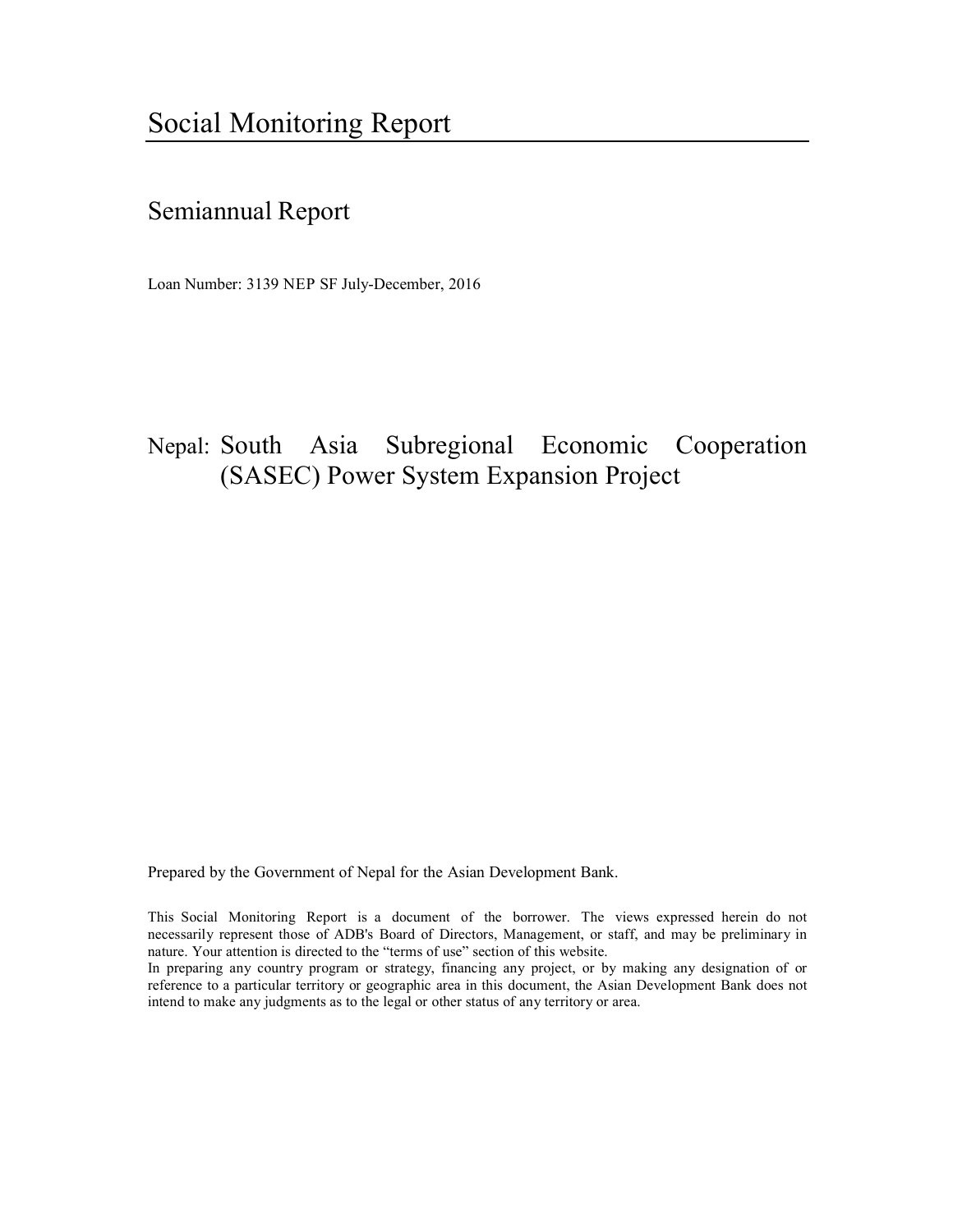## **CURRENCY EQUIVALENTS 14 December 2016**

Currency unit - Nepalese Rupee (NRs) NRs1.00 - \$ 0. 00924<br>US \$1.00 - NRs 108.17.  $\frac{1}{\text{N}}$  = NRs 108.17.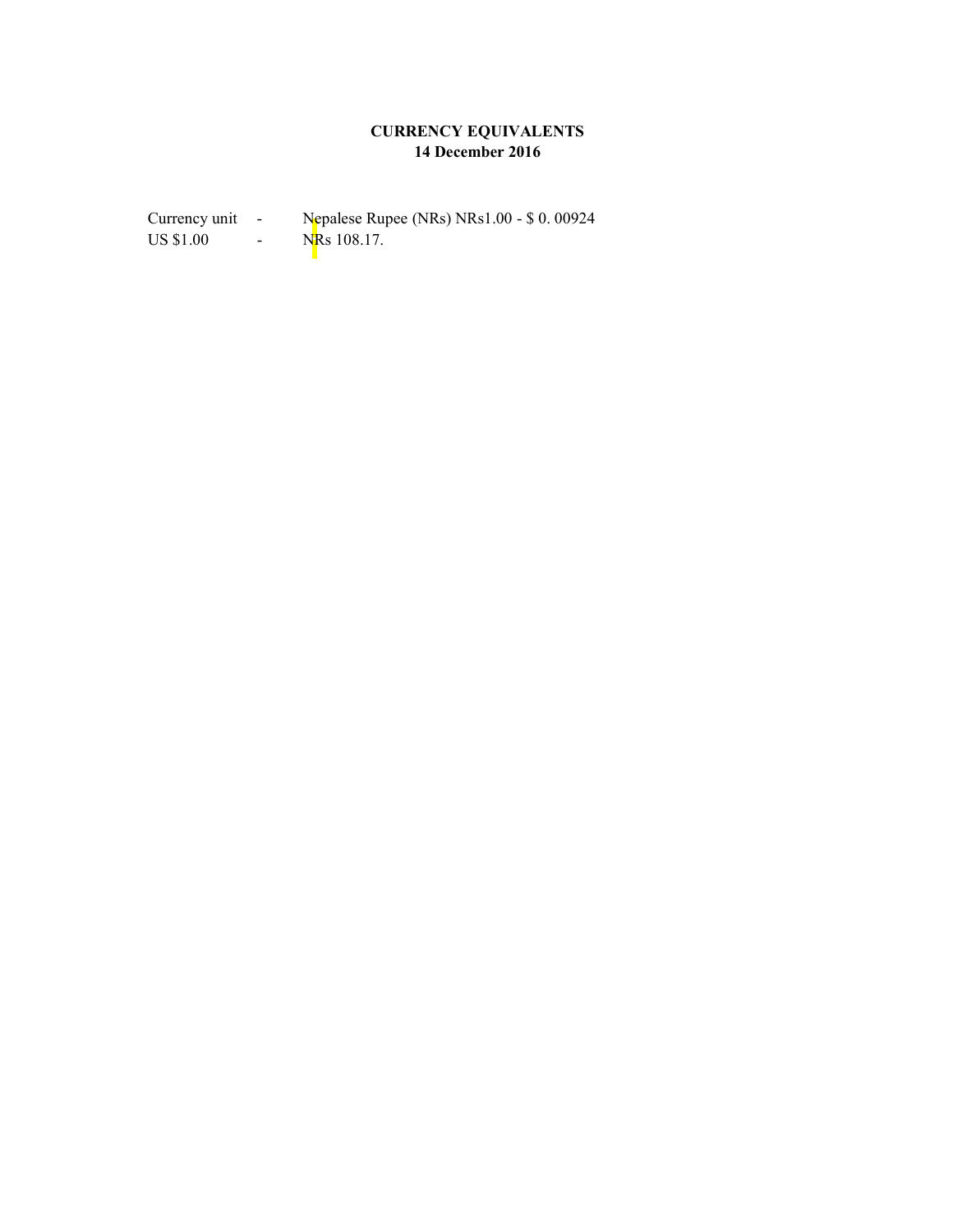#### **ABBREVIATIONS**

| <b>ADB</b>   | Asian Development Bank                           |  |
|--------------|--------------------------------------------------|--|
| <b>CRIPP</b> | Combined Resettlement and Indigenous People Plan |  |
| <b>CDO</b>   | <b>Chief District Officer</b>                    |  |
| <b>CDC</b>   | <b>Compensation Determination Committee</b>      |  |
| <b>DDR</b>   | Due Diligence Report                             |  |
| <b>DLSO</b>  | District Land Survey Office                      |  |
| <b>DLRO</b>  | District Land Revenue Office                     |  |
| <b>DSC</b>   | Design and Supervision Consultant                |  |
| <b>DPR</b>   | Detail Project Report                            |  |
| <b>ESSD</b>  | <b>Environment and Social Study Division</b>     |  |
| <b>EMP</b>   | Environmental Management Plan                    |  |
| FY           | <b>Fiscal Year</b>                               |  |
| GoN          | Government of Nepal                              |  |
| <b>GRC</b>   | Grievance Redress Committee                      |  |
| <b>GRM</b>   | Grievance Redress Mechanism                      |  |
| <b>GESIP</b> | Gender Equality and Social Inclusion Plan        |  |
| <b>HHs</b>   | Households                                       |  |
| <b>NEA</b>   | Nepal Electricity Authority                      |  |
| <b>IEE</b>   | Initial Environmental Examination                |  |
| IR.          | <b>Involuntary Resettlement</b>                  |  |
| MoE          | Ministry of Energy                               |  |
| <b>NRs</b>   | Nepali Rupees                                    |  |
| <b>PMD</b>   | Project Management Directorate                   |  |
| PIU          | Project Implementation Unit                      |  |
| <b>PMU</b>   | Project Management Unit                          |  |
| <b>PSC</b>   | Project Supervision Consultant                   |  |
| PCU          | Project Coordination Unit                        |  |
| RP           | <b>Resettlement Plan</b>                         |  |
| RF           | <b>Resettlement Frameworks</b>                   |  |
| <b>SASEC</b> | South Asia Sub regional Economic Cooperation     |  |
| SD.          | <b>Safeguard Desk</b>                            |  |
| <b>SPS</b>   | Safeguard Policy Statement                       |  |
| TL           | <b>Transmission Line</b>                         |  |
| <b>OSPF</b>  | Office of Special Project Facilitator            |  |
|              |                                                  |  |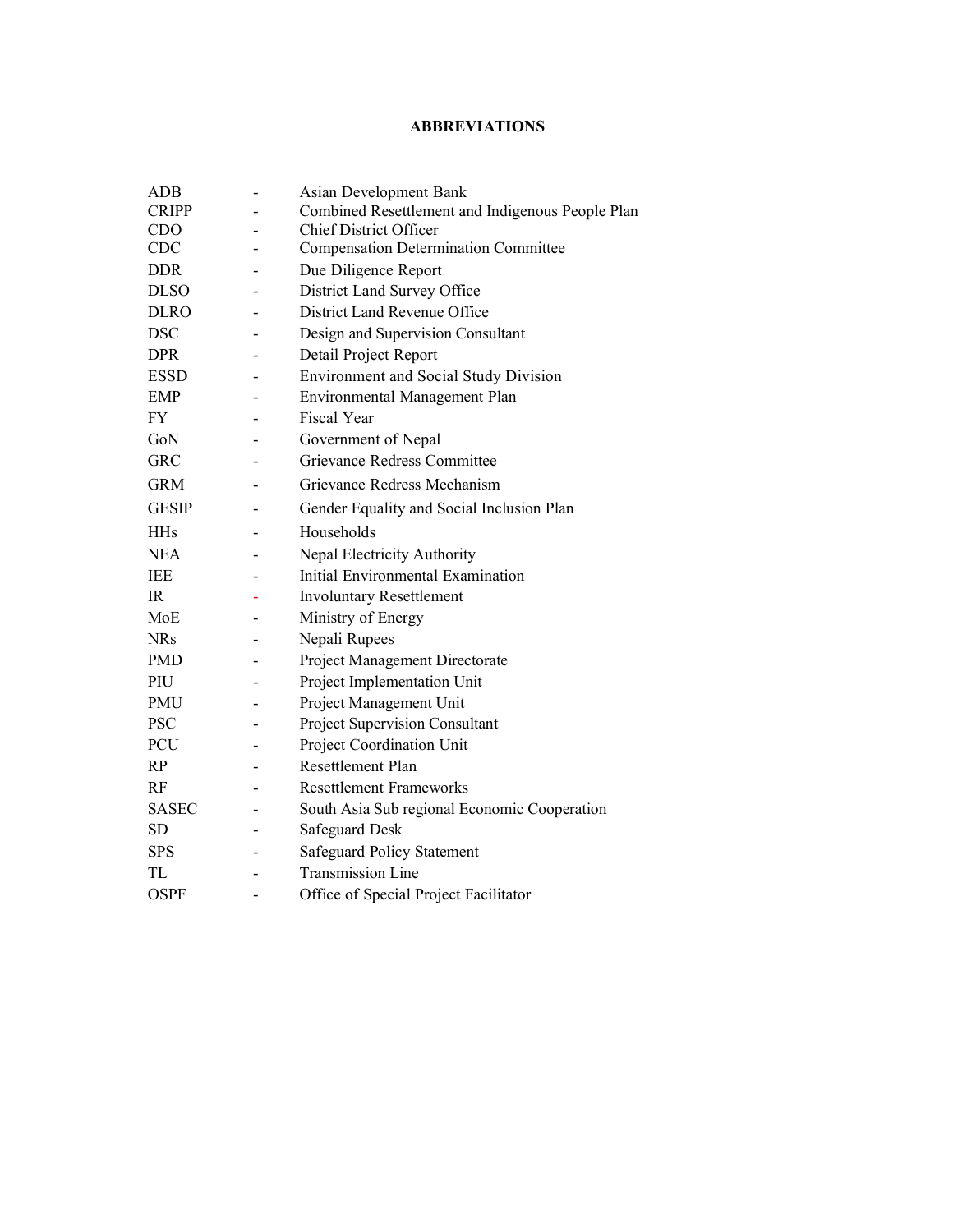## **NOTES:**

The fiscal year (FY) of the Government of Nepal and its agencies ends on 16 July. FY before a calendar year denotes the year in which the fiscal year ends, e.g., FY 2016 ends on 16 July 2016.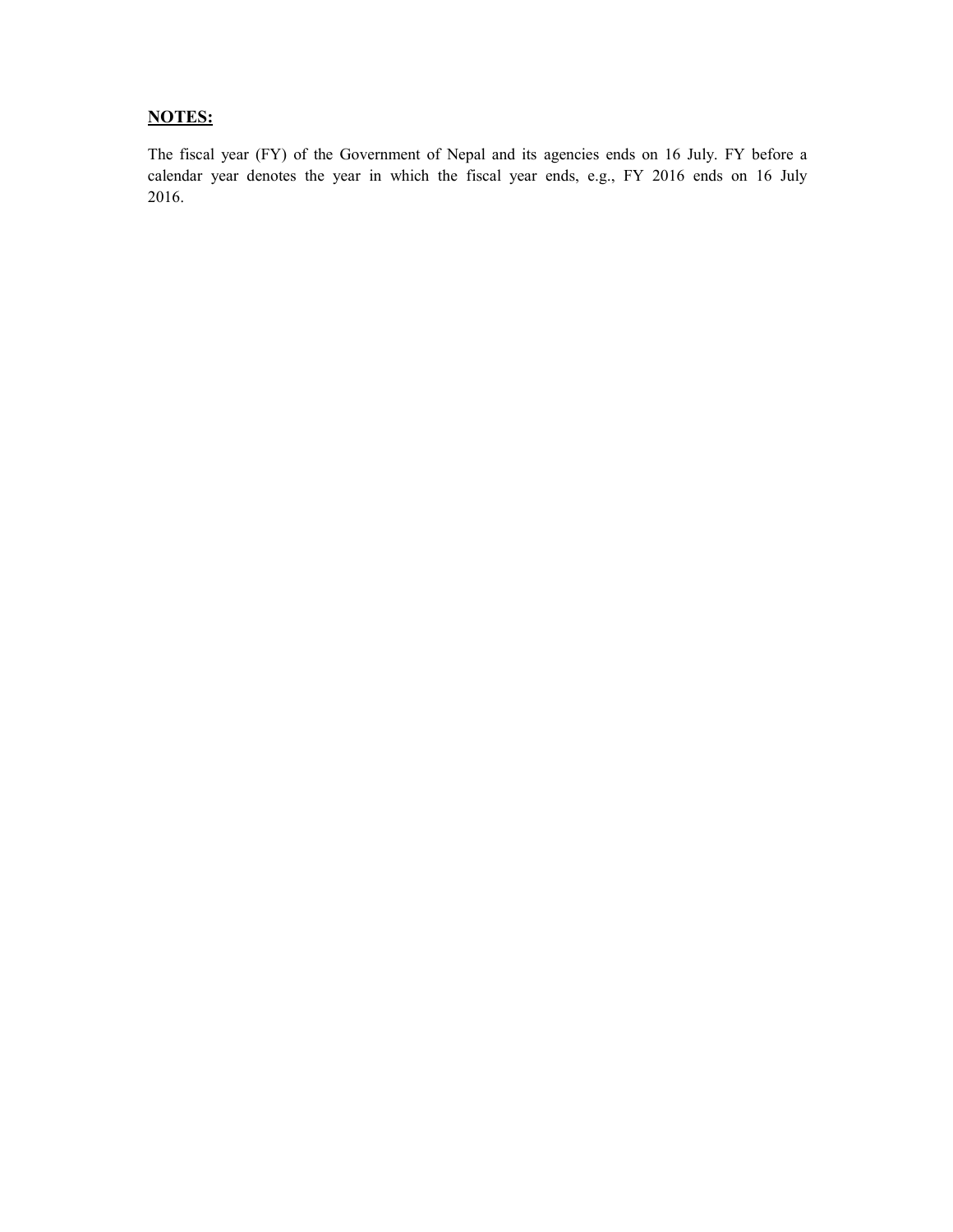## **Table of Contents**

| 1.  |      |                                                                        |  |  |  |
|-----|------|------------------------------------------------------------------------|--|--|--|
| 2.  |      |                                                                        |  |  |  |
| 3.  |      |                                                                        |  |  |  |
| 4.  |      |                                                                        |  |  |  |
| 5.  |      |                                                                        |  |  |  |
|     | 5.1  |                                                                        |  |  |  |
|     | 5.2  |                                                                        |  |  |  |
|     | 5.3  |                                                                        |  |  |  |
| 6.  |      | Changes in the project scope and adjusted safeguard measures 4         |  |  |  |
| 7.  |      |                                                                        |  |  |  |
| 8.  |      |                                                                        |  |  |  |
|     | 8.1  |                                                                        |  |  |  |
| 9.  |      |                                                                        |  |  |  |
|     | 9.1  |                                                                        |  |  |  |
|     | 9.2  |                                                                        |  |  |  |
|     | 9.3  |                                                                        |  |  |  |
| 10. |      |                                                                        |  |  |  |
|     | 10.1 |                                                                        |  |  |  |
|     | 10.2 |                                                                        |  |  |  |
|     | 10.3 | Ensuring IPs identity, human right, livelihood and cultural uniqueness |  |  |  |
|     | 10.4 |                                                                        |  |  |  |
|     | 10.5 |                                                                        |  |  |  |
|     | 10.6 |                                                                        |  |  |  |
| 11. |      |                                                                        |  |  |  |
| 12. |      |                                                                        |  |  |  |

## **List of Tables**

#### **List of Appendix**

Annex A: Status of loan covenant Appendix B: List of compensation payment in substation Appendix C: Photographs Appendix D: Entitlement matrix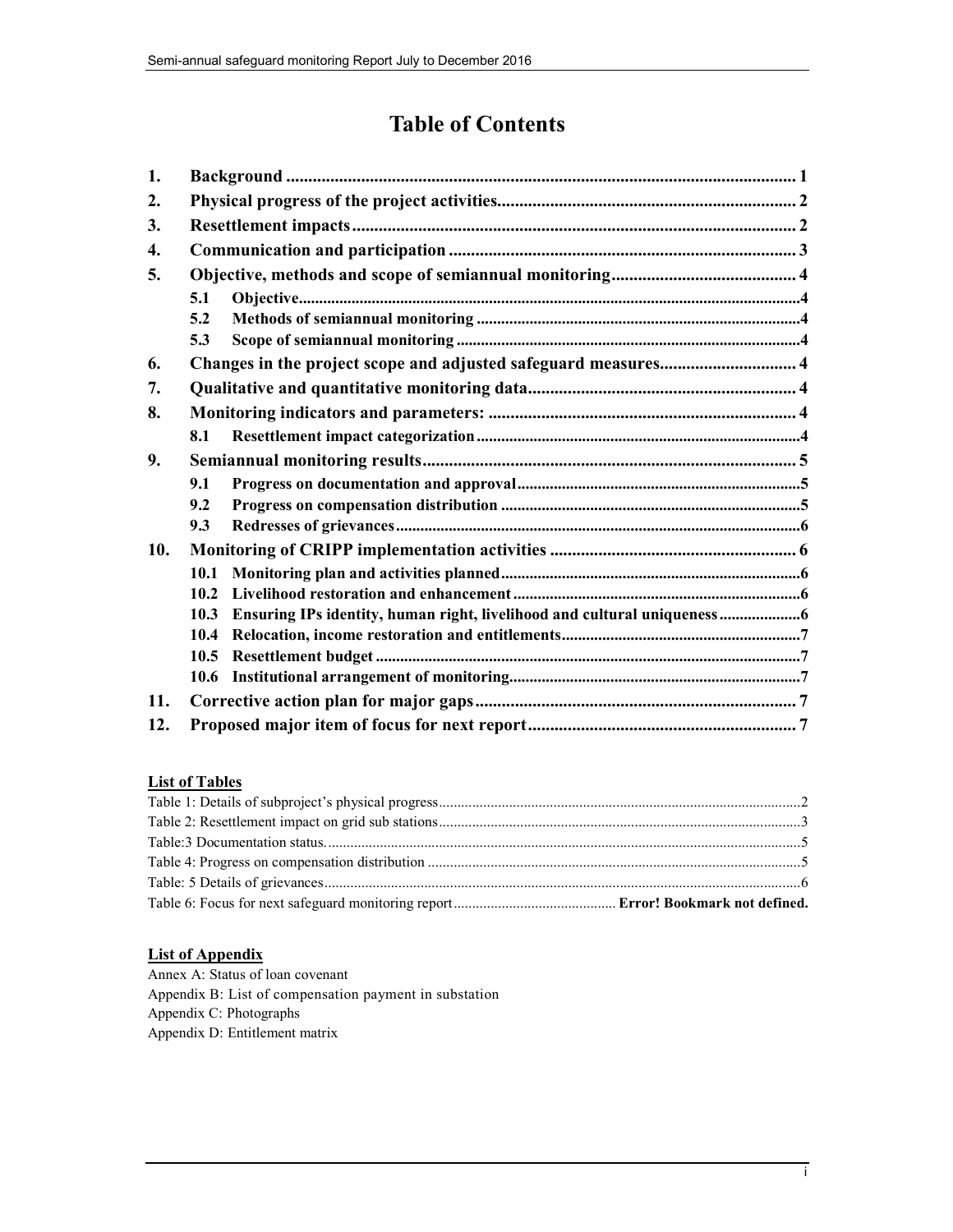## **1. Background**

South Asia Subregional Economic Cooperation (SASEC) Power System Expansion Project (Project) is financed by ADB and implemented by NEA. The Project seeks to address the urgent needs of the Nepal power system. As such, the project targets the strengthening and expansion of transmission system to enable Nepal to further benefit from power trading and development of its abundant hydropower resources. The project, focuses on transmission network strengthening and expansion, in conjunction with current hydropower, which is a precondition to reducing load shedding and increase cross border electricity trade. The project basically comprises three components.

- (i) Transmission system expansion, including new transmission lines and substations which will facilitate cross-border power exchange and future power exports, and augmentation of existing substations to improve grid efficiency;
- (ii) Distribution system expansion; and
- (iii) Renewable energy (RE) based mini-grids in remote villages

Even though the SASEC power system expansion project constitutes broader project outputs, the specific outputs of NEA components constitute the following.: (i) Power transmission capacity from Kali Gandaki basin, Marsyangdi basin, Marsyangdi to Kathmandu basin (iv) Capacity development support to Nepal Electricity Authority (NEA). A separate CRIPP of components i and ii was prepared during project preparation period by NEA.

Based on final detail design the draft CRIPP of substation component is being updated. This semiannual safeguard monitoring report (SMR) looks into the implementation status progress overview and safeguard monitoring and its results as outlined in the CRIPP.



#### **Figure 1 Subproject location**.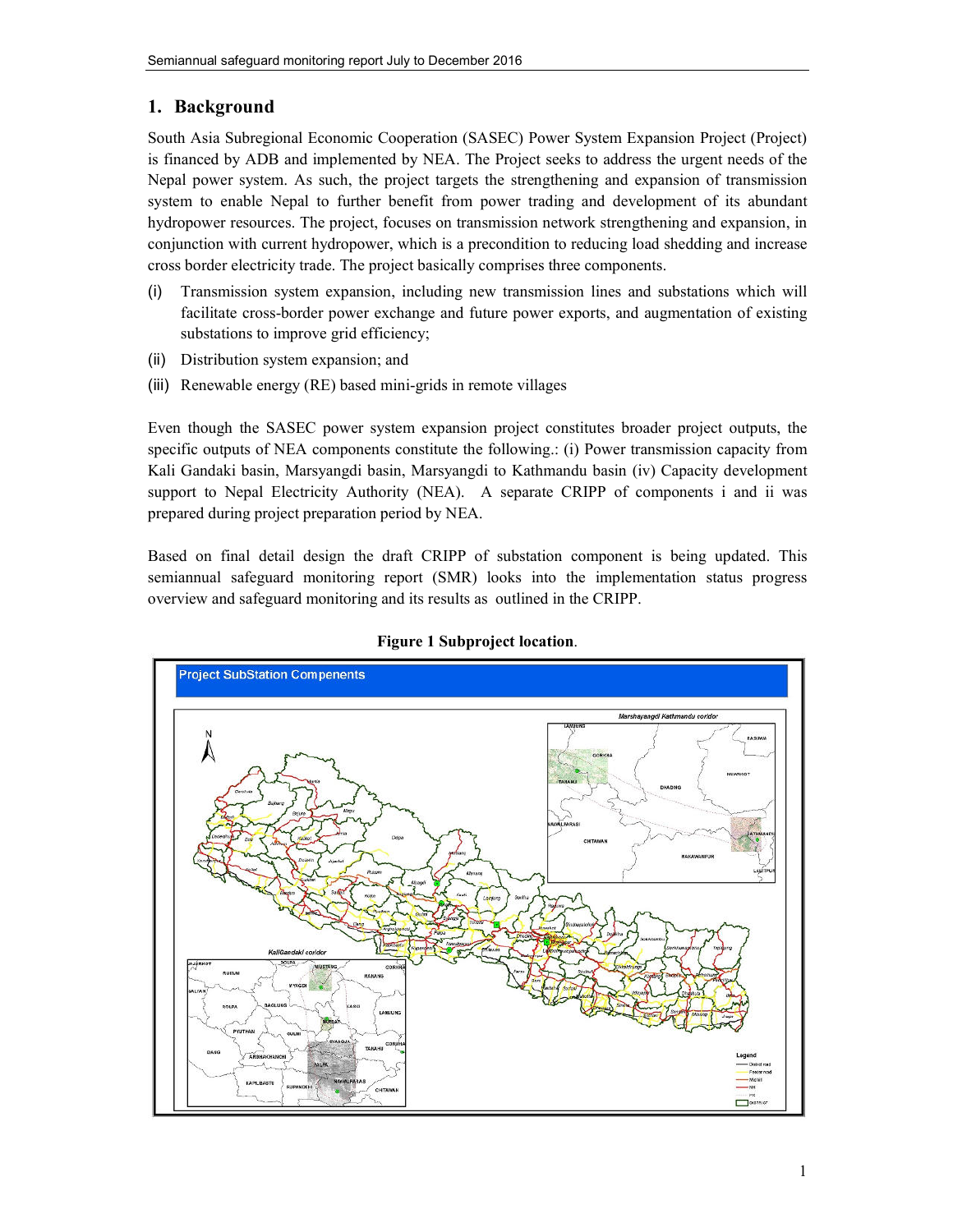## **2. Physical progress of the project activities**

Contract award for the civil work of Dana-Kusma TL alignment and Marshangdi – Kathmandu transmission line including substation at Matatirtha, Dana and Khurkot have been completed. The design work of substations components have been submitted by contractor and approved by NEA. Similarly, the tower design and its approval process of both TL alignment is about to complete. The project has handed over construction sites to the contractor for substation components and physical construction work are ongoing. Similarly, based on contract clause, contractor is doing verification of land and other associated structures fall on TL RoW and tower footing. Likewise, the land identification under RoW of Kaligandaki Corridor is completed (notice published) and loss assessment of Marshyangadi – Kathmandu TL alignment is continued. In areas where the project has acquired land and compensation payments have been completed, the contractor has been carrying out civil works. Similarly, the areas where land acquisition and compensation payment is in process the civil works has not commenced. The key physical progress of the projects are presented below.

| S.N                 | Subproject                                                                                                                                                                     | <b>Progress</b>                                                                                                                                                                                                                                                                                                                                                                                                                                                                                                                                                                                                                                                                                                                                                                                                                          |
|---------------------|--------------------------------------------------------------------------------------------------------------------------------------------------------------------------------|------------------------------------------------------------------------------------------------------------------------------------------------------------------------------------------------------------------------------------------------------------------------------------------------------------------------------------------------------------------------------------------------------------------------------------------------------------------------------------------------------------------------------------------------------------------------------------------------------------------------------------------------------------------------------------------------------------------------------------------------------------------------------------------------------------------------------------------|
|                     |                                                                                                                                                                                | Kaligandaki Corridor                                                                                                                                                                                                                                                                                                                                                                                                                                                                                                                                                                                                                                                                                                                                                                                                                     |
| 1<br>$\overline{2}$ | 220kV<br>Dana<br>Kusma<br>transmission<br>line.<br>and<br>substations at Dana, Kusma<br>Kusma - New Butwal 220kV<br>transmission<br>line,<br>and<br>substation at New Butwal - | Land acquisition and compensation payment of Dana and<br>$\bullet$<br>Kusma substations are almost completed<br>Final check survey completed<br>$\bullet$<br>Tower design completed<br>$\bullet$<br>Tower foundation design works completed<br>$\bullet$<br>Notice for land acquisition for tower foundations is<br>$\bullet$<br>issued<br>Site preparation of Dana and Khurkot substation is<br>ongoing<br>Site clearance and land leveling work of Khurkot<br>$\bullet$<br>substation is completed<br>Design of Khurkot station is completed<br>$\bullet$<br>Geotechnical investigation and substations design of<br>$\bullet$<br>Dana substation is completed.<br>Contractor is yet to be on board<br>$\bullet$<br>Check survey is not commenced yet<br>$\bullet$<br>Land acquisition and compensation<br>for<br>payment<br>$\bullet$ |
|                     | New Butwal - Bardaghat<br>400kV transmission line, and<br>substation at Bardaghat                                                                                              | Bardaghat substation is almost completed<br>IEE study is ongoing<br>$\bullet$                                                                                                                                                                                                                                                                                                                                                                                                                                                                                                                                                                                                                                                                                                                                                            |
|                     |                                                                                                                                                                                | Marshyangdi-Kathmandu Transmission Line                                                                                                                                                                                                                                                                                                                                                                                                                                                                                                                                                                                                                                                                                                                                                                                                  |
| 3                   | Marki Chowk- Matatirtha-<br>220kV<br>transmission<br>line,<br>associated<br>and<br>bay<br>extension at Matatirtha<br>Trishuli 3B Transmission Hu                               | Compensation payment of Markichowk and Matatirtha<br>$\bullet$<br>grid substation almost completed<br>Final check survey completed<br>$\bullet$<br>Tower design works completed<br>$\bullet$<br>Tower foundation design work completed<br>$\bullet$<br>Identification of land parcels for tower foundation and<br>$\bullet$<br>route alignment is ongoing                                                                                                                                                                                                                                                                                                                                                                                                                                                                                |

| Table 1: Subproject's physical progress |  |
|-----------------------------------------|--|
|-----------------------------------------|--|

**Source:** Project Management Directorate (PMD), Nepal Electricity Authority 2016

#### **3. Resettlement impacts**

Involuntary resettlement impacts have been observed in both substations and transmission line components. Impact on land and private houses have been observed in Dana, Kusma, Bardaghat,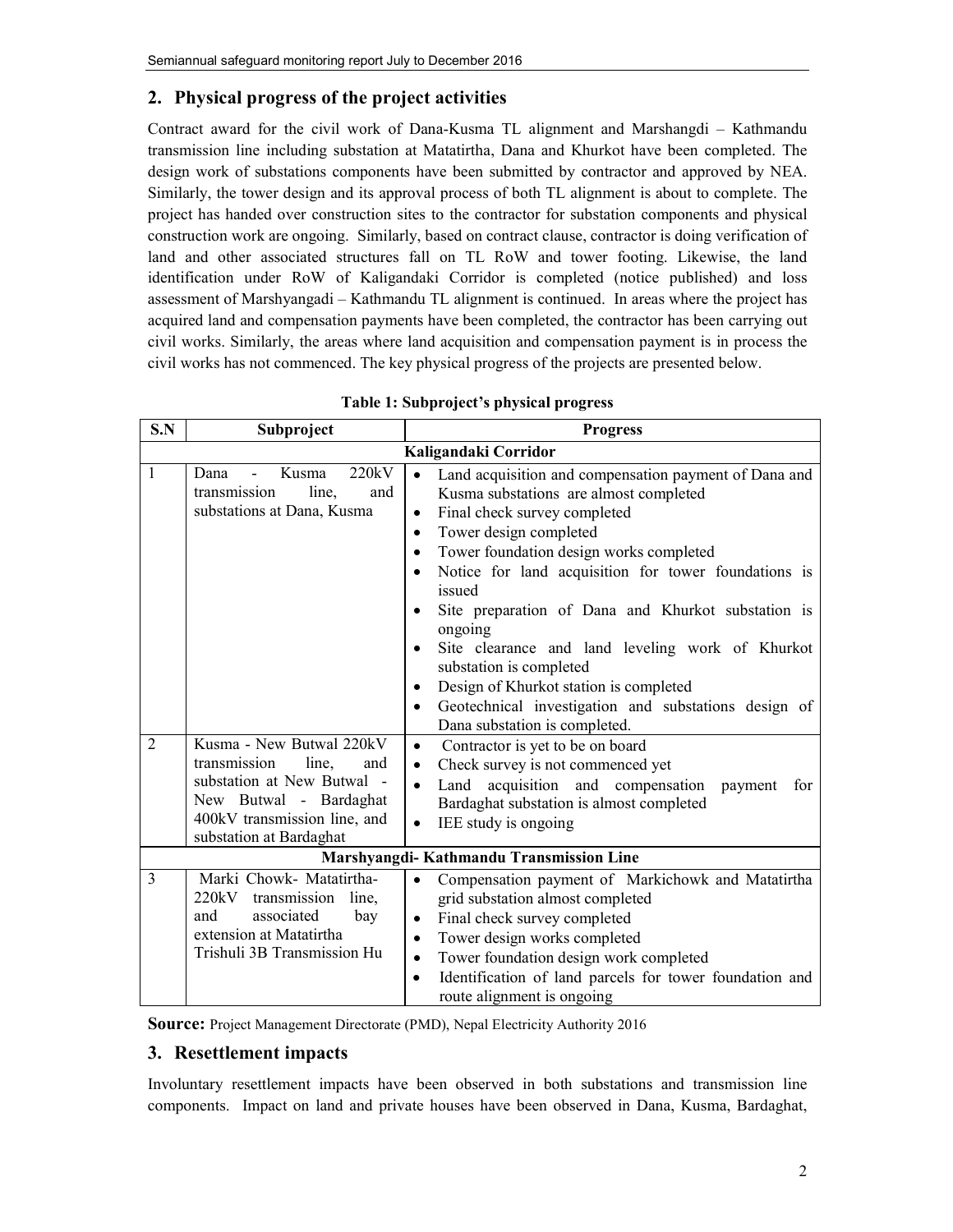Markichowk, and New Butwal substations. Based on the consultation with affected persons during the field visit, the acquisition of land with adequate compensation may not likely to create adverse impact on indigenous people. Altogether 264 households have been affected by land acquisition in substation components. Similarly, construction of transmission line of Dana –Kusma, Kusma – Bardaghat and Marshyangdi – Kathmandu pose restriction on land. Till the reporting period 125 number of houses have been identified in Dana- Kusma TL alignment (notice published for compensation) and loss assessment of Marshyangdi Kathmandu TL is ongoing. The details of resettlement impact is mentioned in following table.

| S.N. | Name of<br>subproject | No. of hhs<br>impact on land | No. of hhs impact<br>on structure | Land<br>acquired | <b>Total</b><br>affected hhs |
|------|-----------------------|------------------------------|-----------------------------------|------------------|------------------------------|
|      | Dana substation       | 18                           |                                   | 8.00             | 18                           |
|      | Kusma                 | 84                           |                                   | 7.88             | 85                           |
|      | Bardagahat            |                              |                                   | 12.88            |                              |
| 4    | Markichowk            | 21                           |                                   | 2.88             | 26                           |
|      | Matatirtha            | 133                          | 123                               | 1.37             | 145                          |
|      | Total                 | 264                          | 18                                | 33.01            | 282                          |

**Table 2: Resettlement impact on grid sub stations** 

Source: Project Management Directorate (PMD), Nepal Electricity Authority 2016

<sup>1</sup> the structure owner also affected on land

<sup>2</sup> the structure owner also affected on land

<sup>3</sup> the structure owner also affected on land

#### **4. Communication and participation**

Communication with affected persons (AP) including project related stakeholders is continue. During the reporting period, four formal meetings were held (two in Kusma substation and one each in Kaligandaki corridor and Marshyangdi – Kathmandu TL) Likewise, many unstructured/informal meetings were also held as required. During the consultation meetings participants were APs and their family members, representatives of political parties, school teachers, and community leaders. Following key messages were communicated during consultation meetings

- Project's information and status
- Project's entitlements and benefits
- Project's impacts and proposed mitigation measures
- Project's physical progress and likely to have resettlement impacts
- Process of compensation determination in accordance to Land Acquisition Act 1977
- Methods applied to reduce involuntary resettlement impacts
- Procedure of grievances handling

However, NEA requires to expedite communication and information dissemination works in field level in more effective way. The approach of communication through booklets, project brochure, and other electronic media are required. Similarly, the project requires establishing proper recoding system of meeting minutes, photographs and disclosures.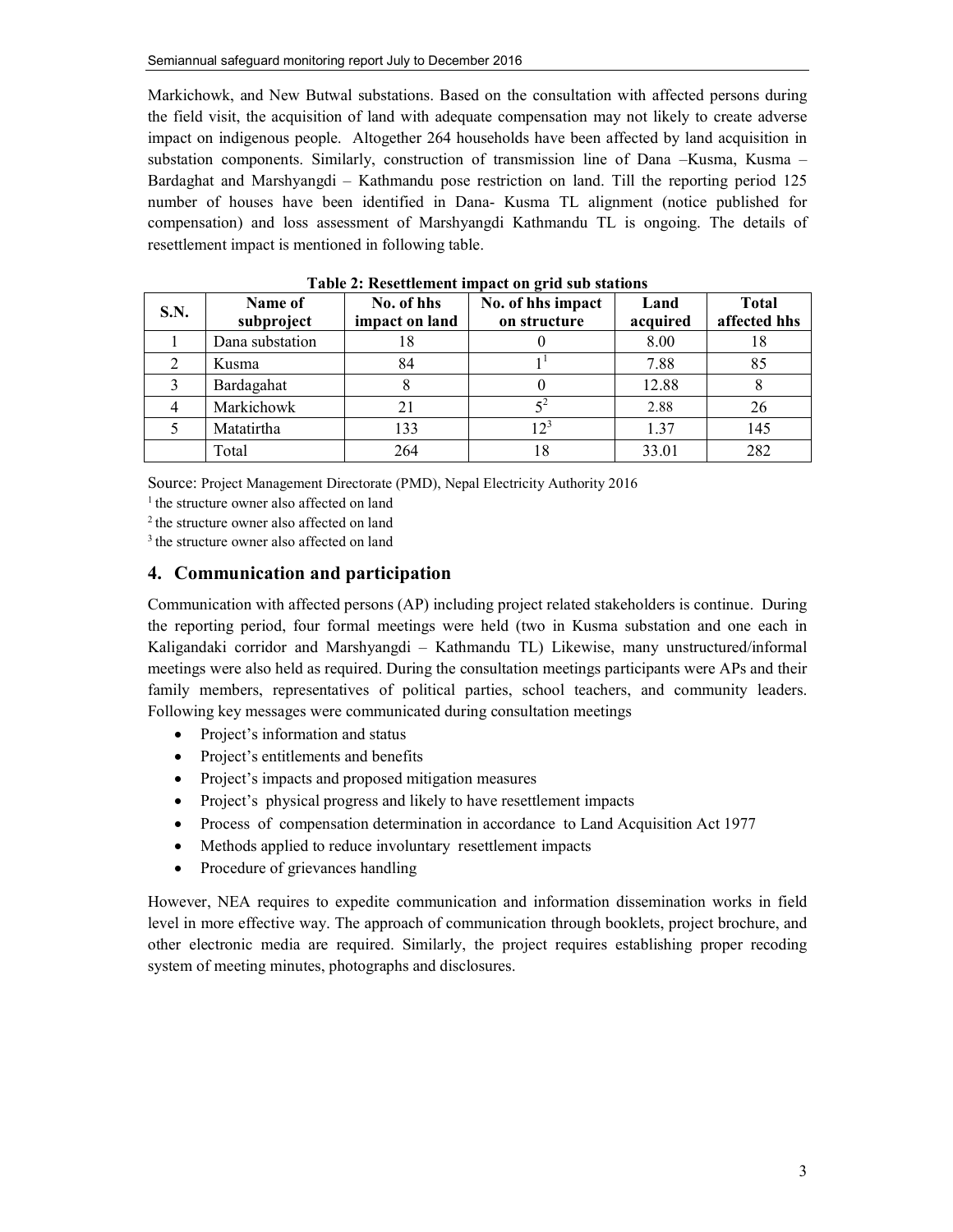## **5. Objective, methods and scope of semiannual monitoring**

## **5.1 Objective**

The objective of this Semiannual monitoring report is to assess the progress on safeguard implementation including; (i) compensation payment, (ii) displacement of affected housing/structures and rehabilitation, (iii) review of the consultation and disclosure processes, (iv) grievances redress mechanisms (v) restoration of livelihood of the affected persons/households (vi) verify whether the objective of IR safeguard are achieved.

#### **5.2 Methods of semiannual monitoring**

This safeguard implementation monitoring report has been prepared through the methods of consultation with project staff in PMU at PMD, contractor's representatives, and by compiling the compensation distribution records from project office. Similarly, information received from the field has been also incorporated. Particular attention has been paid to affected households who have lost substantial land and houses in substations. The spot check method has also been followed by observing and interviewing some affected households during field visit.

#### **5.3 Scope of semiannual monitoring**

This semiannual report includes the status of safeguard implementation activities in SASEC power expansion project covering the period from July to December 2016. Similarly, the report also presents the information of different components including land acquisition and implementation of CRIPP activities. Additionally, it also ensures safeguard provision and verification as applicable.

## **6. Changes in the project scope and adjusted safeguard measures**

The location of grid substation of Butwal has been changed and shifted at Bardaghat.??? Despite change of substation location, the project's original scope has not been changed. Hence, the categorization of project in terms of social safeguards has not been changed.

## **7. Qualitative and quantitative monitoring data**

The monitoring report contains both quantitative and qualitative information. The quantitative information has been collected from project office at central level and relevant field offices. Similarly, the qualitative information is collected from the field observation, interview with project affected peoples, consultation and discussion with the project officials, stakeholders and information during meeting/dissemination etc.

#### **8. Monitoring indicators and parameters:**

#### **8.1 Resettlement impact categorization**

Resettlement impacts in all subprojects have been screened and classified by using ADB SPS 2009 classification system as follows:

- a) **Category A:** If the proposed subproject is likely to have significant involuntary resettlement impacts to 200 or more persons will be physically displaced from home,
- b) 200 or more persons lose 10% or more of their productive or income generating assets or 200 or more persons experience a combination of both.
- c) **Category B:** if the proposed subproject includes involuntary resettlement impacts that are not deemed significant.
- d) **Category C:** The proposed subproject has no involuntary resettlement impact.
- e) In addition, any voluntary donation was verified by an independent third party to in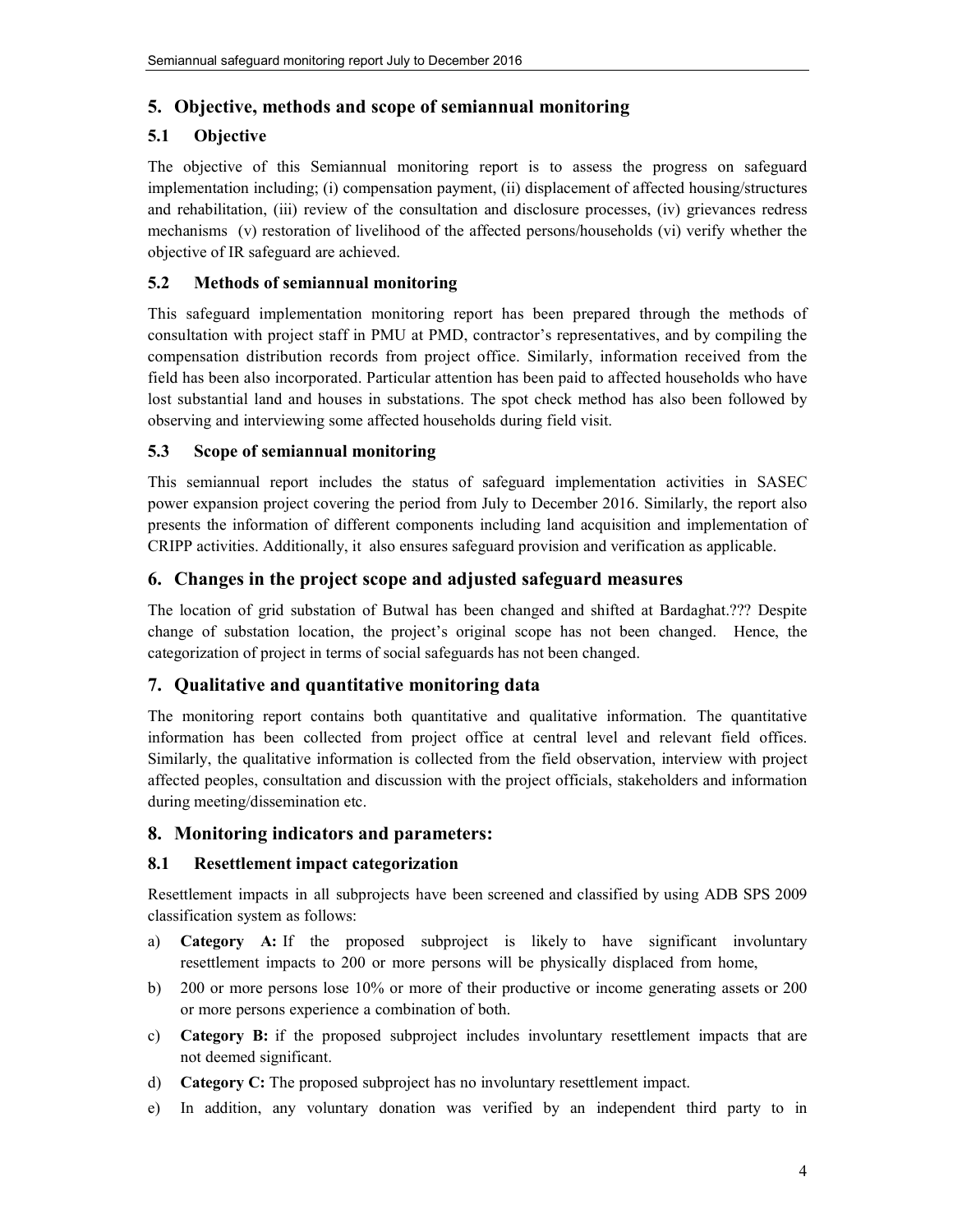accordance with the project resettlement framework.

The monitoring is based on established benchmarks for safeguard monitoring and provision mentioned in CRIPP. Mainly, compensation payment, delivery of entitlements, consultations, grievance management, livelihood and income restoration, budgeting and human resource for CRIPP implementation are focused in this monitoring report.

#### **9. Semiannual monitoring results**

#### **9.1 Progress on documentation and approval**

ADB Safeguard Policy Statement (SPS) 2009 requires to prepare involuntary resettlement reports, and safeguard monitoring reports and uploaded as open domain. Draft Combined Resettlement and Indigenous Peoples Plan (CRIPP) for transmission components was prepared in project preparatory time and submitted to ADB. Similarly, updated CRIPP and semiannual safeguard monitoring reports are in under preparation. The following table presents progress on documentation and its approval status.

| <b>ADB</b> requirements         | <b>Documentation/Approval Status</b>                                                                                                                |  |  |  |
|---------------------------------|-----------------------------------------------------------------------------------------------------------------------------------------------------|--|--|--|
| Preparation of RIPP             | Draft approved and uploaded in ADB domain                                                                                                           |  |  |  |
| Preparation of updated of CRIPP | Under preparation and yet to be finalized and approved                                                                                              |  |  |  |
| Preparation of SMR reports      | Under preparation                                                                                                                                   |  |  |  |
|                                 | $\mathbf{R}^*$ and $\mathbf{R}^*$ and $\mathbf{R}^*$ and $\mathbf{R}^*$ and $\mathbf{R}^*$ and $\mathbf{R}^*$ and $\mathbf{R}^*$ and $\mathbf{R}^*$ |  |  |  |

| <b>Table: 3 Documentation Status.</b> |
|---------------------------------------|
|---------------------------------------|

Source: Project Management Directorate (PMD), Nepal Electricity Authority 2016

#### **9.2 Progress on compensation distribution**

The compensation distribution of substations part is almost completed. However, two households (one from Kusma and other from Bardaghat) have yet to receive compensation for land acquisition. The household in Kusma substation lacks required legal document and the land owner of Bardagath substation has sub judice at court relating to his land. The contractor is doing loss assessment of land and other associated structures fall under RoW of TL alignment and tower footings. The progress on compensation distribution of substation component is summarized in below table.

| <b>S.N.</b> | Name of<br>subproject | No. of hhs<br>impact on<br>land | No. of hhs<br>impact on<br>structure | Area of<br>land<br>acquired | <b>Total</b><br>affected<br>hhs | Compensation<br>received hhs |
|-------------|-----------------------|---------------------------------|--------------------------------------|-----------------------------|---------------------------------|------------------------------|
|             | Dana                  |                                 |                                      | 8.00                        | 15                              |                              |
| 2           | Kusma                 | 84                              |                                      | 7.88                        | 84                              | 81                           |
| 3           | Bardagahat            |                                 |                                      | 12.88                       |                                 |                              |
| 4           | Markichowk            | 21                              | 52                                   | 2.88                        | 21                              | 21                           |
|             | Matatirtha            | 133                             | $12^3$                               | 1 37                        | 133                             | 130                          |

**Table 4: Progress on compensation distribution** 

Source: Project Management Directorate (PMD), Nepal Electricity Authority 2016

<sup>1</sup> the structure owner also affected on land

<sup>2</sup> the structure owner also affected on land

<sup>3</sup> the structure owner also affected on land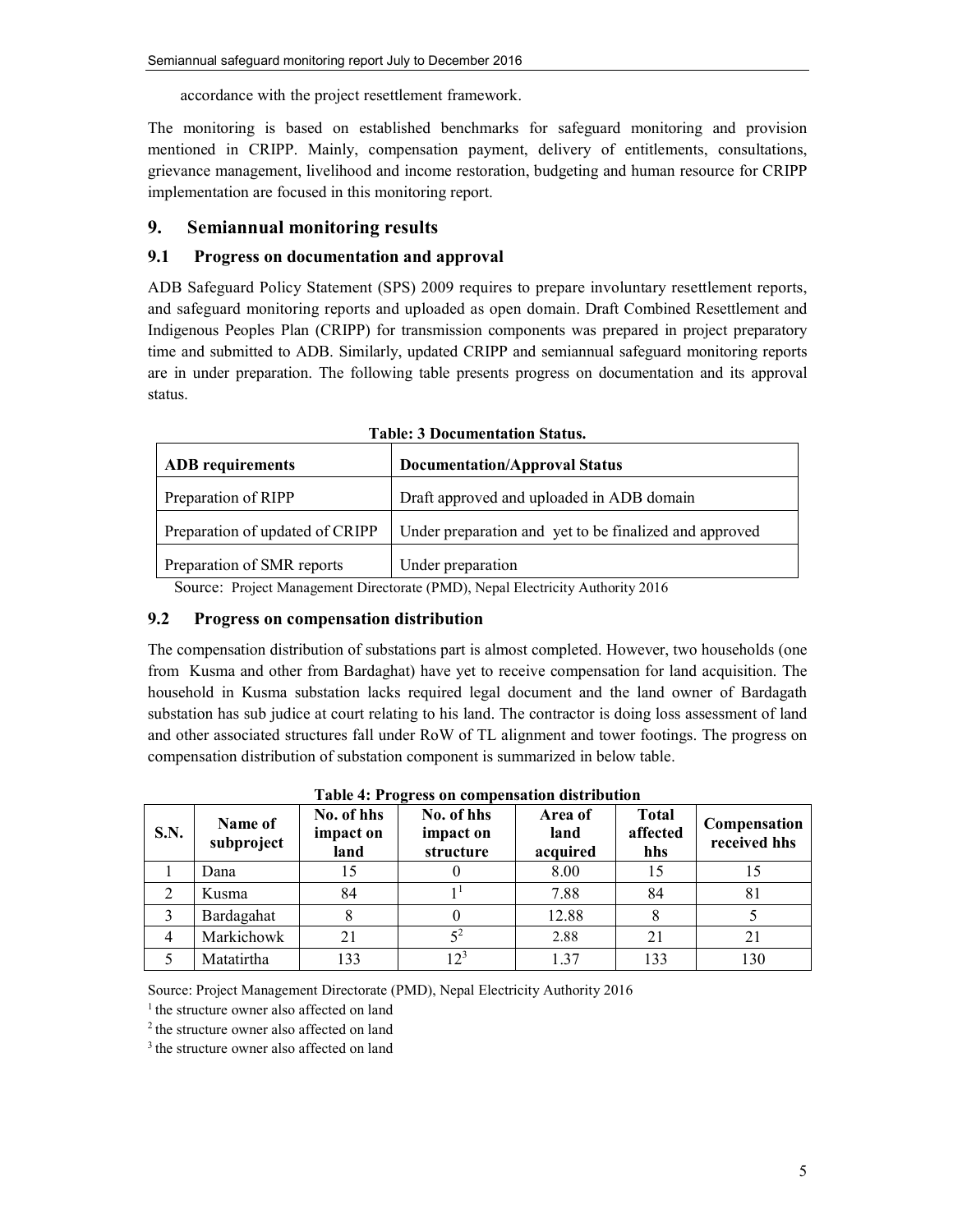#### **9.3 Redresses of grievances**

A grievance redress mechanism (GRM) has been established to receive, evaluate, and facilitate the resolution of affected people's concerns, complaints, and grievances about the social and environmental performance at the level of the project. The CRIPP has outlined three stages of mechanism for grievance handling. It is expected that GRC helps to minimize, ease to solve the grievances, and facilitate the compensation distribution process. However, these stages aren't formally established in field level. The PM of each project needs to initate early to establish formal mechanism (as outlined in CRIPP) to address grievances in project level. Till date two grievances have been filed in project office. The status and details of grievances are summarized as below.

| Sub project   | Name of<br>complainant | Details of grievance    | <b>Action taken</b>       | <b>Status</b> |
|---------------|------------------------|-------------------------|---------------------------|---------------|
| Marshyangdi - | Naresh                 | Request to shift AP     | Continuous consultation   | settled       |
| Kathmandu TL  | Khatiwada              | location as TL passes   | conducted with the        |               |
|               |                        | through flat<br>terrain | other<br>person<br>and    |               |
|               |                        | cultivated land         | stakeholders. Similarly,  |               |
|               |                        |                         | contractor identified the |               |
|               |                        |                         | alternative tower footing |               |
|               |                        |                         | location to avoid the     |               |
|               |                        |                         | impact                    |               |
| Kaligandaki   | People from            | Request to shift AP     | Contractor explored and   | settled       |
| Corrodor,     | $AP$ 9 A to 16         | location that<br>passes | proposed alternative      |               |
| Dana-Kusma    |                        | through flat cultivated | route to avoid RoW        |               |
| TL            |                        | land                    | issue.                    |               |

**Table: 5 Details of Grievances** 

Source: Project Management Directorate (PMD), Nepal Electricity Authority 2016

#### **10.Monitoring of CRIPP implementation activities**

#### **10.1 Monitoring plan and activities planned**

Project supervision consultant has been mobilized to monitor and review CRIPP implementation. The PSC has intermittent input of social safeguard specialist for periodic monitoring and reporting. The PMU in PMD is taking responsibility for overall planning, coordination and implementation of social safeguard and resettlement activities including land acquisition. The PIU in field is taking primary responsibility for the social assessment as well as implementation of CRIPP in consultation with PMU. For the smooth implementation of CRIPP and livelihood restoration measures, the PMU has signed a memorandum of understanding with ESSD. The ESSD experts will support PIU for safeguard implementation and reporting.

#### **10.2 Livelihood restoration and enhancement**

Recently experts through ESSD are on board to implement safeguard programs including training and capacity development for AP/DP for the PIU and PMD of NEA. The experts are reviewing the provision made in CRIPP and updating database of AP to conduct life skill trainings and income restoration programs. The ESSD will conduct training need assessment and operate such income restoration programs to AP.

#### **10.3 Ensuring IPs identity, human rights, livelihood and cultural uniqueness**

As the project is not likely to have major impacts, it may not generate major issues related to identity of Indigenous People (IP), human rights and cultural uniqueness. However, the project has made provisions of livelihood enhancing training to the vulnerable including significantly displaced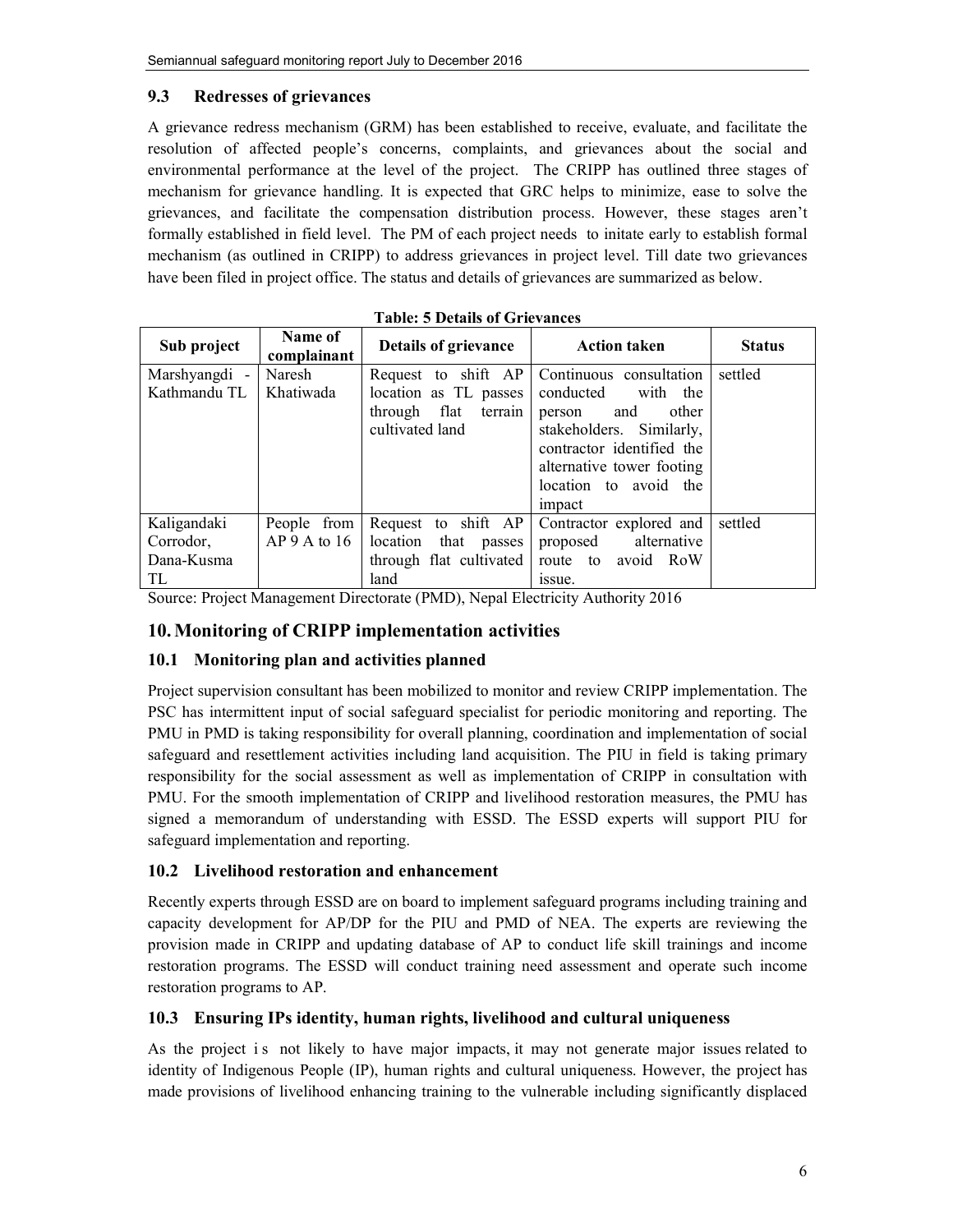households. The experts through ESSD will prepare the database and conduct livelihood enhancement training to vulnerable and severely affected households.

#### **10.4 Relocation, income restoration and entitlements**

Among five grid sub stations, seven households from three grid stations have experienced physical displacement. The loss assessment of RoW under TL alignment and tower footing is continued and yet to identify the numbers of houses require to dislocate. The project has paid compensation at replacement cost prior to displacement without depreciating cost including shifting and housing allowances provision made in entitlement. Similarly, the project has distributed allowances as made in entitlement matrix such as vulnerability, female headed, disability of family members. However, the livelihood restoration and income generating training programs are not started. Experts mobilized from ESSD are updating database of AP. The project has ensured that the training programs for income restoration will be started from next fiscal year.

#### **10.5 Resettlement budget**

NEA shall ensure allocation of funds and availability of resources for smooth implementation of project resettlement activities. This provision of CRIPP has been met and NEA has ensured the availability of adequate budget for land acquisition and implementation of resettlement activities.

#### **10.6 Institutional arrangement of monitoring**

PMU/PIU under PMD has been established to expedite project activities including implementing resettlement plans. The institutional arrangement for implementing and monitoring safeguard is sufficient but activate of each unit/expert is required urgently to implement and monitoring. The establishment of safeguard unit in central level is yet to done. However, PMU has deputed a focal person to undertake land acquisition and grievance handling. Recently, PSC is on board to supervise project physical activities including implementation of resettlement plans, update database and ensure progress towards the desired outcomes. However, the safeguard experts from PSC has not mobilized yet. Similarly, experts from ESSD require to expedite the implementation activities including reporting.

## **11.Corrective action plan for major gaps**

The implementation of CRIPP is continued. Some provision /requirement of CRIPP is yet to furnish implementing safeguard programs/plans. Among others, the following are key corrective actions need to be followed by the project in order to further improvement on the safeguard monitoring activities:

- a. Establishment of Safeguard Unit under PMD and mobilization of safeguard specialist from PSC.
- b. Prepare database of AP to implement safeguard programs and submit updated Resettlement Plan Indigenous People of TL alignment
- c. Detail information on indigenous, vulnerable households of other categories like (BPL HHS, more than 10% land loss HHs, women headed households, HHs having persons with disabilities , significantly affected households).
- d. Collection of evidences of compensation paid to displaced households (copy to be received from District Administration Office and Land Revenue office)
- e. Meeting minutes, submitted grievances and decisions made by the, GRC, CDO others
- f. Timely submission of semiannual safeguard monitoring reports.

## **12.Proposed major item of focus for next report**

The next semiannual report will be focused on the progress of implementing safeguard activities as summarizes below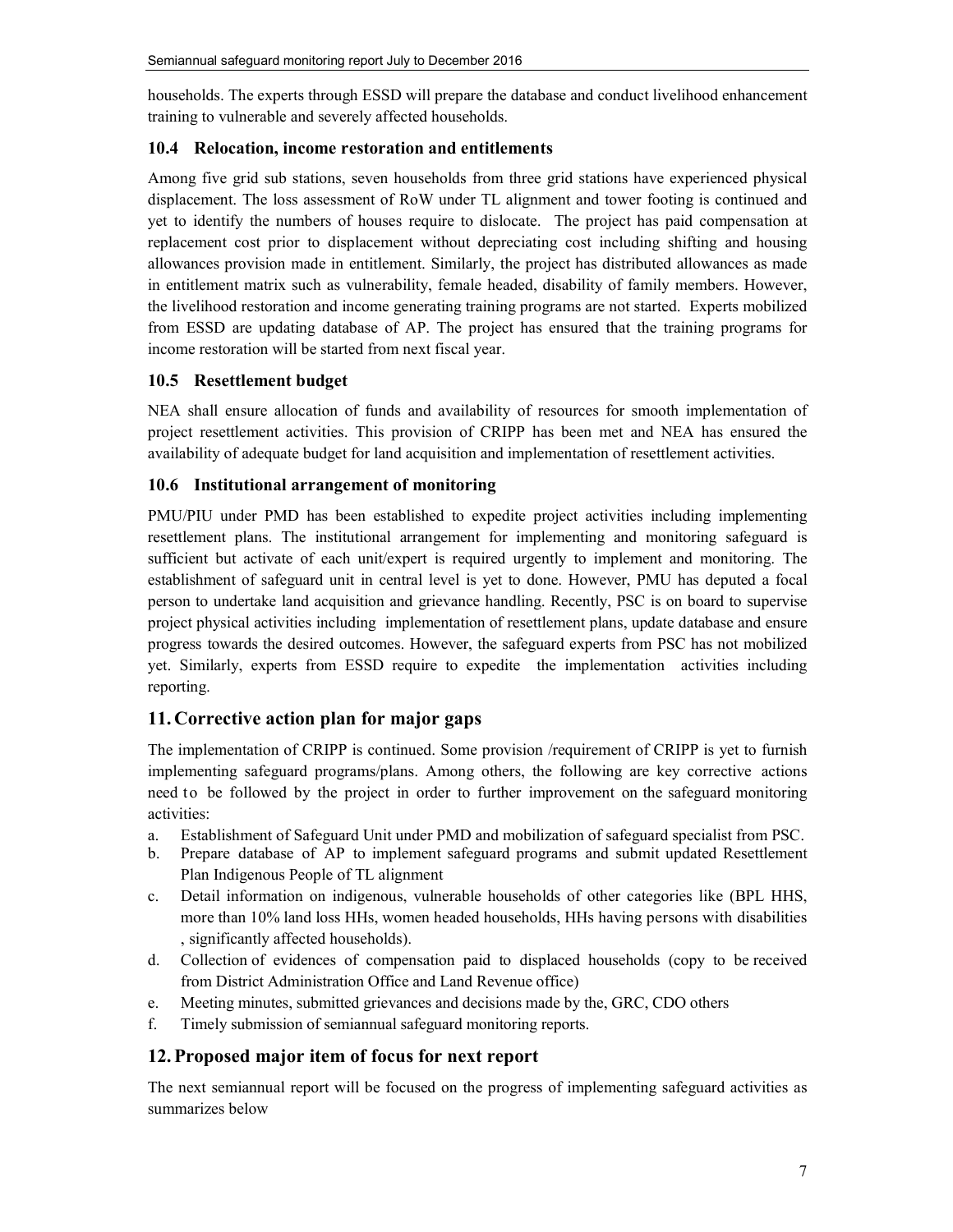- Speed up compensation payment along Kaligandaki Corridor and Mayshyangdi Kathmandu transmission line
- Implementation of livelihood restorations programs and capacity building trainings
- Record keeping system and database of safeguard implementation
- Speed up of updating CRIPP
- Timely submission of monthly, trimester and semiannual report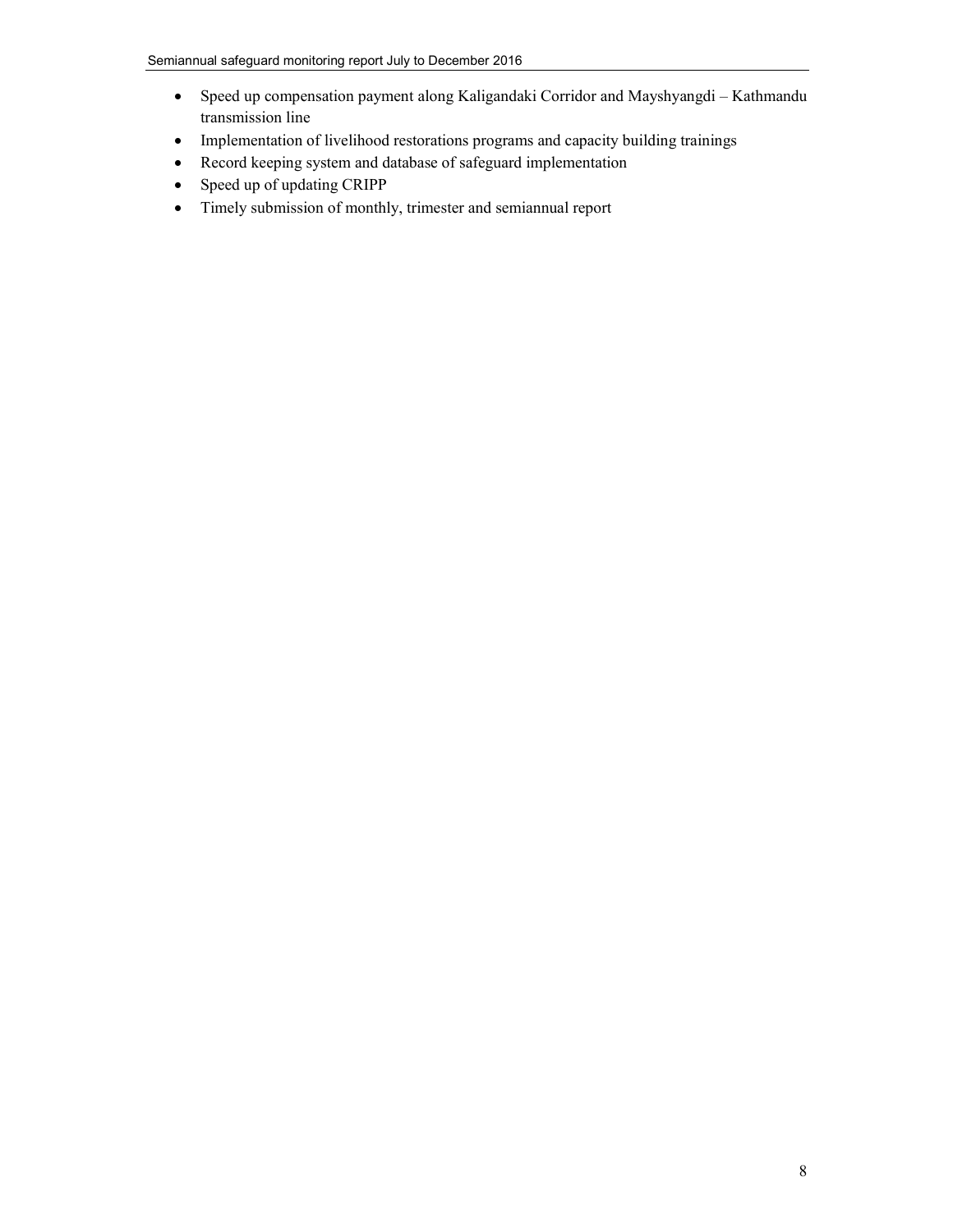# Appendixes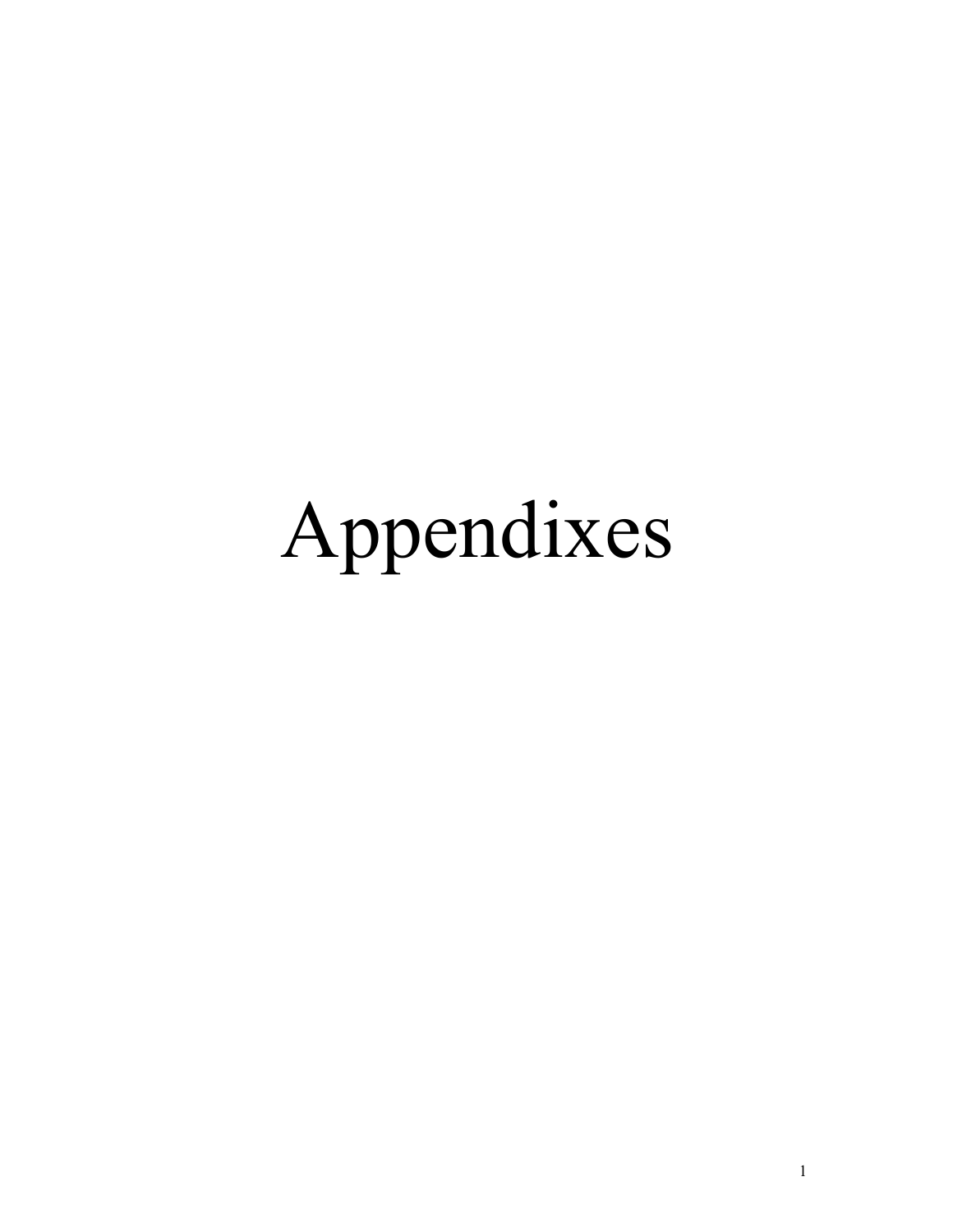#### **Annex A**

## **Compliance with Loan Covenants**

| <b>Loan covenants</b>                                                                                                                                                                                                                                                                                                                                                                                                                                                                                                                                                                                                                                                                                                                              | <b>Status of Compliance</b>                                                                                                                                         |
|----------------------------------------------------------------------------------------------------------------------------------------------------------------------------------------------------------------------------------------------------------------------------------------------------------------------------------------------------------------------------------------------------------------------------------------------------------------------------------------------------------------------------------------------------------------------------------------------------------------------------------------------------------------------------------------------------------------------------------------------------|---------------------------------------------------------------------------------------------------------------------------------------------------------------------|
| The project has complied with the ADB safeguard policy<br>statement 2009 and land acquisition act 1977 and overall<br>relevant laws and policies                                                                                                                                                                                                                                                                                                                                                                                                                                                                                                                                                                                                   | The project has complied with the<br>ADB safeguard policy statement<br>2009 and land acquisition act 1977<br>and overall relevant laws and<br>policies              |
| The Borrower shall establish and maintain, grievance redress<br>mechanism acceptable to ADB for the purpose of addressing<br>any grievances arising out of the Project, including those from<br>affected peoples concerning land acquisition, environment and<br>any other social issues in a timely manner.                                                                                                                                                                                                                                                                                                                                                                                                                                       | GRM in field level has been<br>established but need to activate to<br>address grievance in timely manner                                                            |
| The Borrower shall ensure that no Works contract which<br>involves impacts on indigenous peoples is awarded until the<br>Borrower and NEA have prepared and submitted to ADB the<br>final RIPP, and obtained ADB's clearance of such RIPP.                                                                                                                                                                                                                                                                                                                                                                                                                                                                                                         | The project is categorized as C in<br>IPP impact.                                                                                                                   |
| The Borrower shall make available, necessary budgetary and<br>human resources to fully implement the EMP and the RIPP                                                                                                                                                                                                                                                                                                                                                                                                                                                                                                                                                                                                                              | The project has made available<br>budgets for implementing social<br>and environmental measures but<br>the human resources are yet to be<br>placed in PMD level.    |
| The Borrower shall ensure that all land and all rights-of-way<br>required for the Project, each Subproject and all Project<br>facilities are made available to the Works contractor in<br>accordance with the schedule agreed under the related Works<br>contract and all land acquisition and resettlement activities are<br>implemented in compliance with (a) all applicable laws and<br>regulations of the Borrower relating to land acquisition and<br>involuntary resettlement; (b) the Involuntary Resettlement<br>Safeguards; (c) the RF (for Subprojects); and (d) all measures<br>and requirements set forth in the RIPP, as appropriate, and any<br>corrective or preventative actions set forth in the Safeguards<br>Monitoring Report | The project has complied with the<br>ADB safeguard policy statement<br>2009 and land acquisition act 1977<br>and overall relevant laws and<br>policies              |
| The Borrower shall submit semiannual Safeguards Monitoring<br>Reports to ADB and disclose relevant information from such<br>reports to affected persons promptly upon submission;                                                                                                                                                                                                                                                                                                                                                                                                                                                                                                                                                                  | This is first SMR report prepared<br>and submitted to ADB.                                                                                                          |
| The Borrower shall ensure that (a) the GESIP is implemented in<br>accordance with its terms; (b) the bidding documents and<br>contracts include relevant provisions for contractors to comply<br>with the measures set forth in the GESIP; (c) adequate<br>resources are allocated for implementation of the GESIP; and<br>(d) progress on implementation of the GESIP, including<br>progress toward achieving key gender outcome and output<br>targets, are regularly monitored and reported to ADB                                                                                                                                                                                                                                               | bidding<br>The<br>document<br>has<br>compliance<br>with<br>prepared<br>in<br>GESIP requirements of project and<br>adequate budget has allocated to<br>implement it. |
| The Borrower shall ensure that contractors, comply with all<br>applicable labor, health, and safety laws and regulations of the<br>Borrower and, in particular, (a) do not employ child labor for<br>construction and maintenance activities, and (b) provide<br>appropriate facilities (latrines, etc.) for workers at construction<br>sites. The Borrower shall require contractors not to differentiate                                                                                                                                                                                                                                                                                                                                         | The project has complied with<br>relevant applicable labor, health<br>and safety laws. No difference in<br>wages for same work                                      |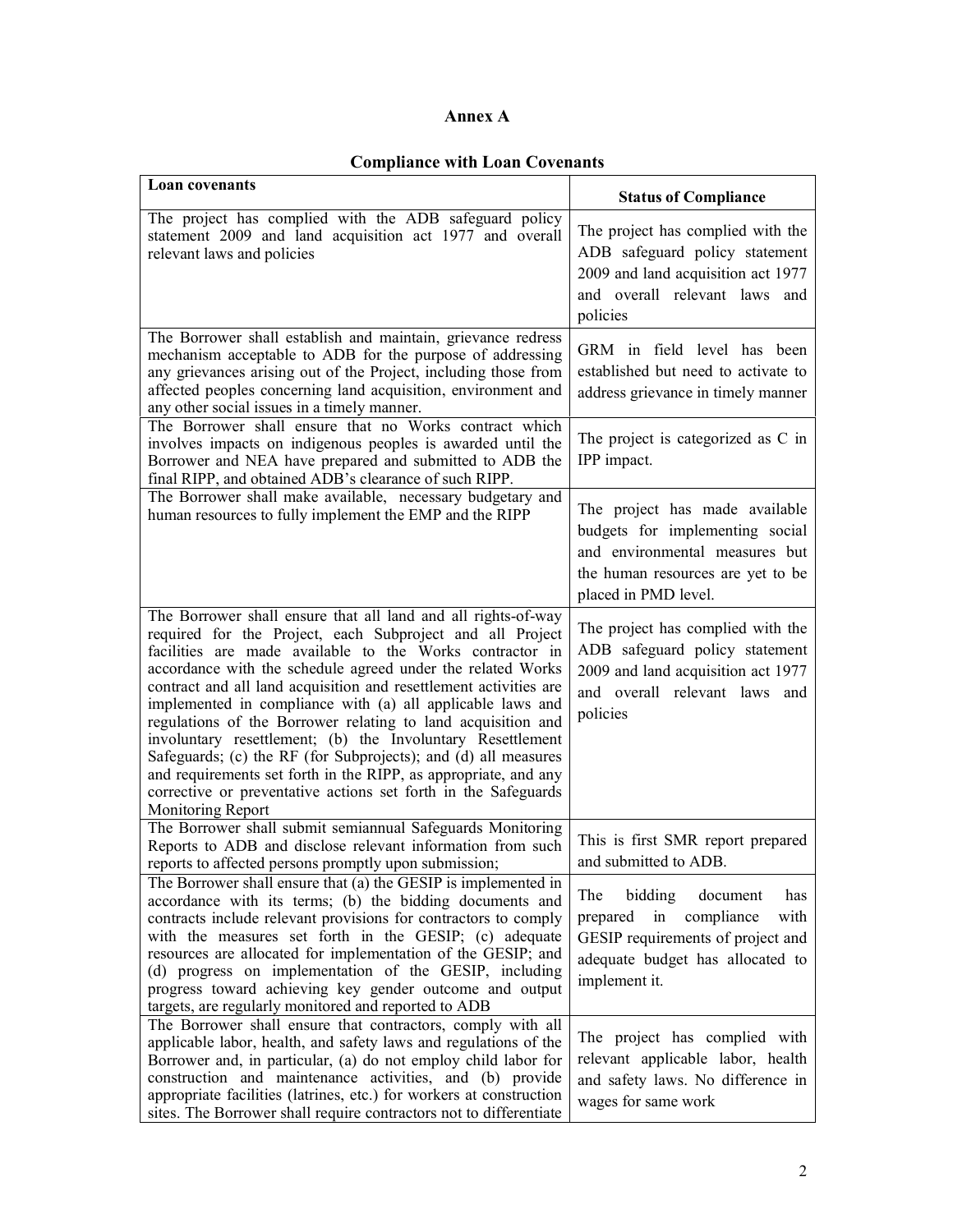| wages between men and women for work of equal value. The          |  |
|-------------------------------------------------------------------|--|
| Borrower, shall ensure that specific clauses shall be included in |  |
| bidding documents to ensure adherence to these provisions, and    |  |
| that compliance shall be strictly monitored during Project        |  |
| implementation                                                    |  |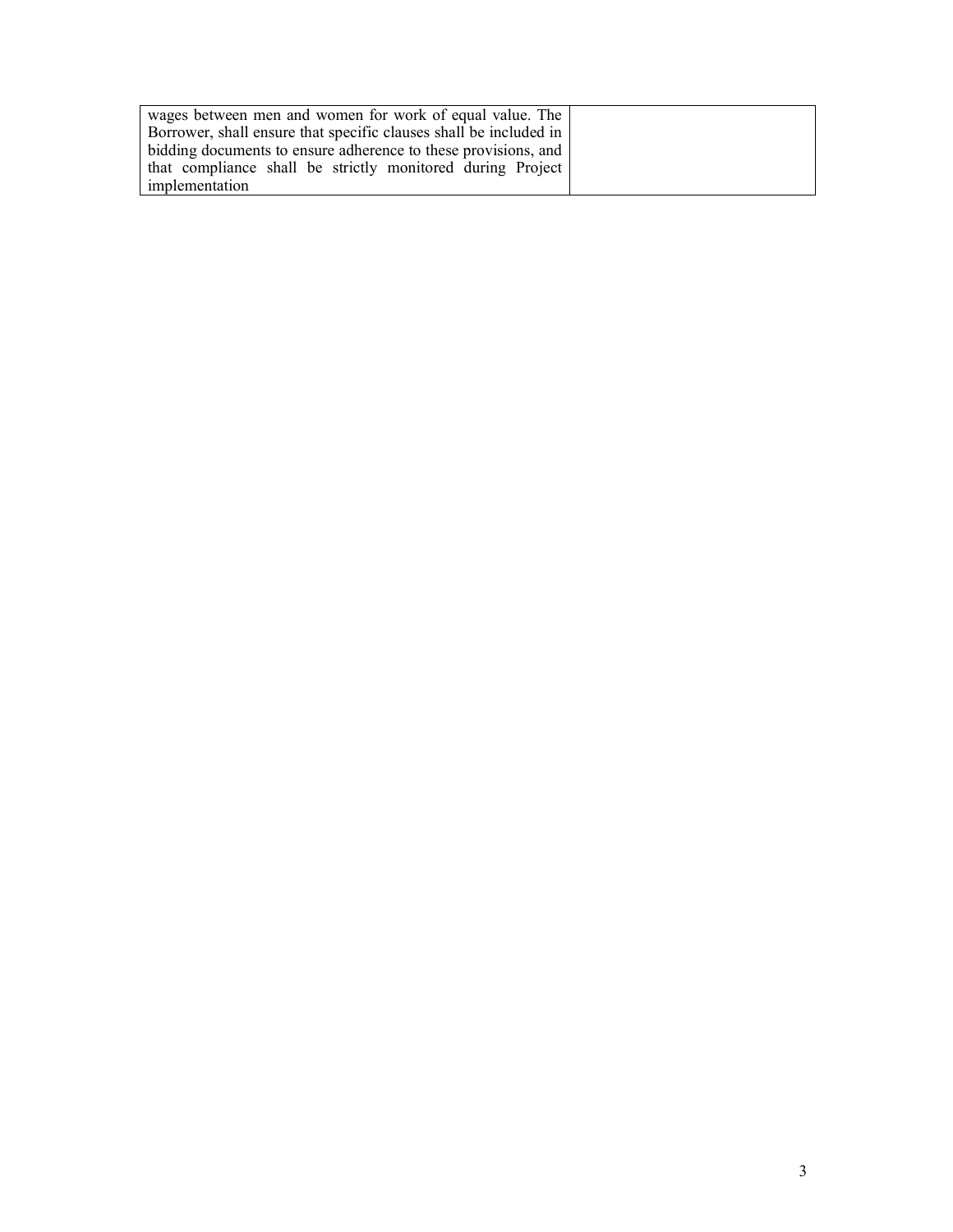#### **Annex B**

## **List of compensation payment in Markichowk substation**

|                | Ward no             | <b>Parcel</b> | Area             | Area to be | Rate    | <b>Total cost</b> | <b>Compensation of</b> | <b>Total</b>      |
|----------------|---------------------|---------------|------------------|------------|---------|-------------------|------------------------|-------------------|
| <b>S.N.</b>    |                     | no            |                  | acquired   |         |                   | structure              | compensation cost |
|                | Dadhi Maya Gurung   |               | $4 - 9 - 9 - 0$  | 4.562      | 800000  |                   |                        |                   |
| $\mathbf{1}$   |                     | 44            |                  |            |         | 3,649,600         | 190065                 | 3,839,665         |
|                | Maya Gurung         |               |                  | 3.473      | 1000000 |                   |                        |                   |
| $\overline{2}$ |                     | 55            | $3 - 7 - 1 - 5$  |            |         | 3,473,000         |                        | 3,473,000         |
|                | Amrit Gurung        |               |                  |            |         |                   |                        |                   |
| 3              |                     | 862           | $7 - 8 - 2 - 1$  | 0.535      | 1000000 | 535,000           |                        | 535,000           |
|                | Nar Bahadur Gurung  |               |                  |            |         |                   |                        |                   |
| 4              |                     | 863           | $7 - 8 - 2 - 1$  | 0.535      | 1000000 | 535,000           |                        | 535,000           |
|                | Maha Maya Gurung    |               |                  |            |         |                   |                        |                   |
| 5              |                     | 864           | $7 - 5 - 6 - 1$  | 0.353      | 1000000 | 353,000           |                        | 353,000           |
|                | Chandra Maya Gurung |               |                  |            | 1000000 |                   |                        |                   |
| 6              |                     | 865           |                  | 0.27       |         | 270,000           |                        | 270,000           |
|                | Sanu Babu Gurung    |               |                  |            | 1000000 |                   |                        |                   |
| 7              |                     | 866           |                  | 0.266      |         | 266,000           |                        | 266,000           |
|                | Krishna Raj Kadil   |               |                  | 2.121      | 1200000 |                   |                        |                   |
| 8              |                     | 57            | $2 - 1 - 3 - 3$  |            |         | 2,545,200         |                        | 2,545,200         |
|                | Dhan Maya Gurung    |               |                  | 2.344      | 1200000 |                   |                        |                   |
| 9              |                     | 58            | $2 - 5 - 3 - 0$  |            |         | 2,812,800         | 766136                 | 3,578,936         |
|                | Kumari Gurung       |               |                  | 10.293     | 1250000 |                   |                        |                   |
| 10             |                     | 59            | $10-4-2-1$       |            |         | 12,866,250        |                        | 12,866,250        |
|                | Punyawoti Panta     |               |                  |            |         |                   |                        |                   |
| 11             |                     | 60            | $2 - 5 - 2 - 3$  | 2.355      | 1000000 | 2,355,000         |                        | 2,355,000         |
| 12             | Gopal Namjali Magar | 63            | $2 - 11 - 1 - 1$ | 2.707      | 800000  |                   |                        | 2,165,600         |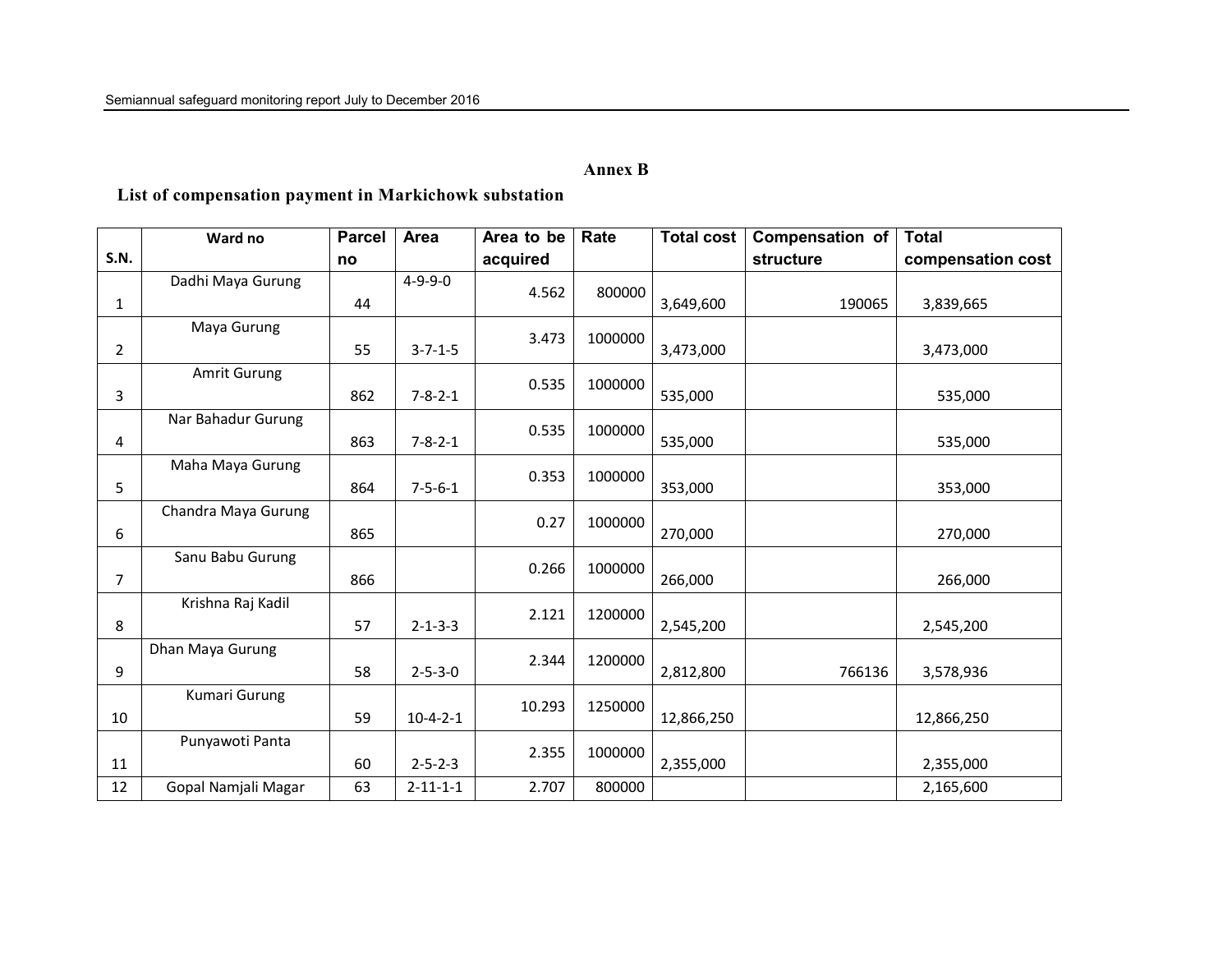|    |                        |     |                  |        |         | 2,165,600 |         |            |
|----|------------------------|-----|------------------|--------|---------|-----------|---------|------------|
|    | Ratnaman Sharestha     |     |                  | 1.727  | 800000  |           |         |            |
| 13 |                        | 64  | $1 - 11 - 2 - 3$ |        |         | 1,381,600 |         | 1,381,600  |
|    | Ratnaman Sharestha     |     |                  | 1.816  | 800000  |           |         |            |
| 14 |                        | 65  | $1 - 11 - 7 - 1$ |        |         | 1,452,800 |         | 1,452,800  |
|    | Mohan Bahadur Bhujal   |     |                  | 1.105  | 1000000 |           |         |            |
| 15 |                        | 88  | $1 - 13 - 2 - 2$ |        |         | 1,105,000 |         | 1,105,000  |
|    | Suk Bahadur Chomimagar |     |                  | 4.48   | 1000000 |           |         |            |
| 16 |                        | 392 |                  |        |         | 4,480,000 |         | 4,480,000  |
|    | Rajkumar Sharestha     |     |                  | 9.711  | 1000000 |           |         |            |
| 17 |                        | 393 | $9 - 11 - 1 - 3$ |        |         | 9,711,000 | 239383  | 9,950,383  |
|    | Bhu Maya Namejali      |     |                  | 1.609  | 800000  |           |         |            |
| 18 |                        | 472 | $1 - 9 - 3 - 0$  |        |         | 1,287,200 |         | 1,287,200  |
|    | Bhu Maya Namejali      |     |                  | 1.594  | 1000000 |           |         |            |
| 19 |                        | 473 | $1 - 9 - 3 - 0$  |        |         | 1,594,000 |         | 1,594,000  |
|    | <b>Bishwo Gurung</b>   |     |                  | 0.5    | 1000000 |           |         |            |
| 20 |                        | 805 |                  |        |         | 500,000   | 414629  | 914,629    |
|    | Suk Bahadur Chomimagar |     |                  | 6.742  | 800000  |           |         |            |
| 21 |                        | 806 | $6 - 19 - 2 - 1$ |        |         | 5,393,600 | 244755  | 5,638,355  |
|    | <b>Total</b>           |     |                  | 59.281 |         | 58913650  | 1854971 | 60,768,621 |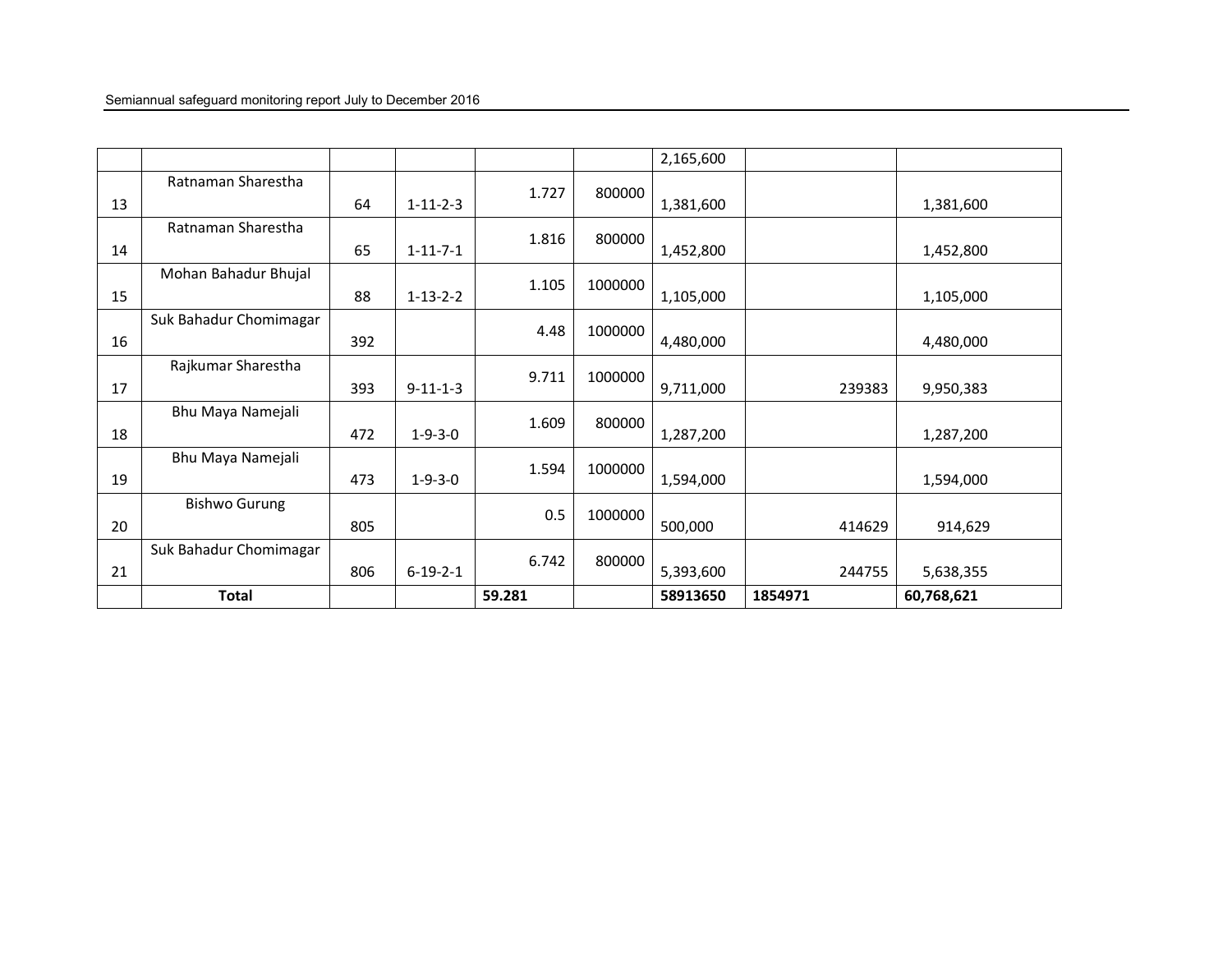**List of compensation payment in Dana substation** 

|                |                        |              |                |                   |                |                |                  |                | To be Acquire land |                |               |                      | <b>Compens</b>      | <b>Total</b>                      |            |
|----------------|------------------------|--------------|----------------|-------------------|----------------|----------------|------------------|----------------|--------------------|----------------|---------------|----------------------|---------------------|-----------------------------------|------------|
| S.N            | <b>Land Owner Name</b> | Parcel<br>no |                | <b>Total Area</b> |                |                |                  | Area           |                    |                | <b>Side</b>   | Lands<br><b>Type</b> | ation per<br>Ropani | <b>Compens</b><br>ation<br>Amount | Rem<br>ark |
|                |                        |              | Ropani         | Aana              | Paisa          | Dam            | Ropani           | Aana           | Paisa              | Dam            |               |                      |                     |                                   |            |
| 1              |                        |              |                |                   |                |                | Land owners name |                |                    |                |               |                      |                     |                                   |            |
| $\mathbf{1}$   | Shyam Pd.Tulachan      | 97           | 5              | 5                 | $\overline{3}$ | $\overline{2}$ | 5                | 5              | $\overline{3}$     | $\overline{2}$ | All           | Sim                  | 450,000             | 2,415,234                         |            |
| $\overline{2}$ | Jagat Bdr.Tulachan     | 86           | 6              | 9                 | $\mathbf 0$    | $\overline{0}$ | 6                | 9              | $\mathbf 0$        | $\mathbf 0$    | All           | Sim                  | 150,000             | 984,375                           |            |
| 3              | Dirga Pd. Tulachan     | 99           | 4              | $\overline{3}$    | $\overline{3}$ | $\mathbf{1}$   | 4                | $\overline{3}$ | 3                  | $\mathbf{1}$   | All           | Doyam                | 610,000             | 2,585,352                         |            |
| 4              | Laxmal Purja           | 73           | 3              | 8                 | $\mathbf 0$    | $\mathbf 0$    | $\overline{3}$   | 8              | $\mathbf 0$        | $\mathbf 0$    | All           | Sim                  | 650,000             | 2,275,000                         |            |
| 5              | Narimaya Pun           | 98           | 4              | 5                 | $\mathbf 0$    | $\overline{3}$ | 4                | 5              | $\mathbf 0$        | $\overline{3}$ | All           | Doyam                | 610,000             | 2,637,773                         |            |
| 6              | Sitaparbati<br>Gauchan | 74           | 5              | 4                 | $\overline{3}$ | 3              | 3                | 8              | $\mathbf{1}$       | $\pmb{0}$      | South         | Abbal                | 850,000             | 2,988,281                         |            |
| $\overline{7}$ | Sitaparbati<br>Gauchan | 75           | $\overline{7}$ | 3                 | $\overline{2}$ | $\mathbf{1}$   | 6                | 4              | $\overline{2}$     | $\mathbf{0}$   | South         | Abbal                | 610,000             | 3,831,563                         |            |
| 8              | Dirga Pd. Gauchan      | 76           | 9              | $\mathbf{1}$      | $\mathbf{1}$   | $\mathbf{1}$   | $\mathbf 0$      | 3              | $\overline{2}$     | 3              | South<br>West | Abbal                | 610,000             | 140,586                           |            |
| 9              | Puspakal Sirchan       | 81           | 4              | $\mathbf{1}$      | 3              | 0              | $\mathbf 0$      | $\overline{2}$ | $\mathbf{1}$       | $\Omega$       | South         | Abbal                | 300,000             | 42,188                            |            |
| 10             | Sitaparbati<br>Gauchan | 96           | 5              | $\mathbf{1}$      | 2              | $\overline{2}$ | 4                | 4              | $\overline{2}$     | $\mathbf 0$    | South         | Abbal                | 300,000             | 1,284,375                         |            |
| 11             | Durga Pd. ulachan      | 100          | 14             | $\overline{7}$    | 3              | 3              | 3                | 6              | $\mathbf 0$        | 0              | North         | Doyam                | 610,000             | 2,058,750                         |            |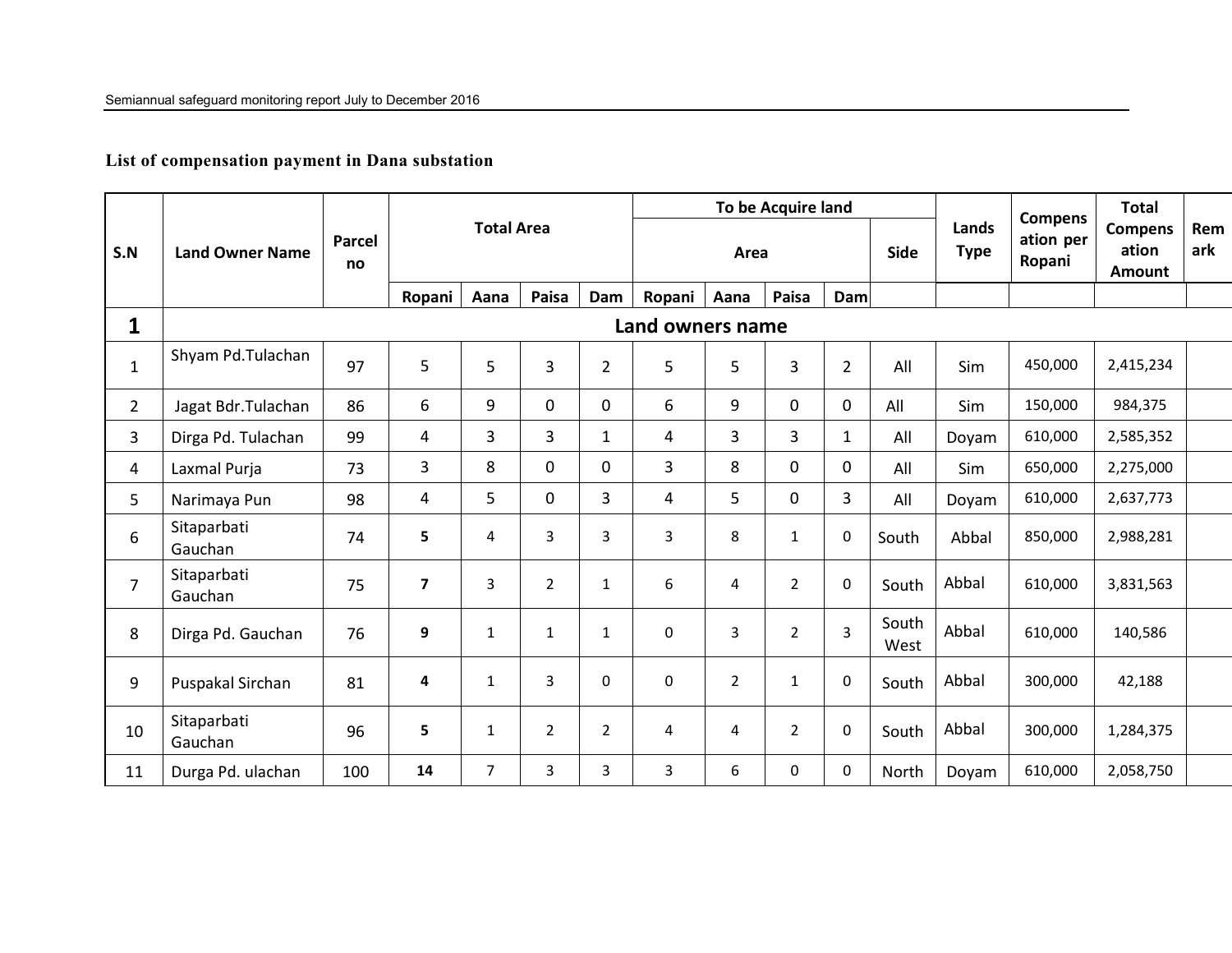|                |                                                                                               |              |                |                   |                |                | To be Acquire land        |                |                |                |             | <b>Compens</b>       | <b>Total</b>        |                                          |            |
|----------------|-----------------------------------------------------------------------------------------------|--------------|----------------|-------------------|----------------|----------------|---------------------------|----------------|----------------|----------------|-------------|----------------------|---------------------|------------------------------------------|------------|
| S.N            | <b>Land Owner Name</b>                                                                        | Parcel<br>no |                | <b>Total Area</b> |                |                |                           | Area           |                |                | <b>Side</b> | Lands<br><b>Type</b> | ation per<br>Ropani | <b>Compens</b><br>ation<br><b>Amount</b> | Rem<br>ark |
|                |                                                                                               |              | Ropani         | Aana              | Paisa          | Dam            | Ropani                    | Aana           | Paisa          | <b>Dam</b>     |             |                      |                     |                                          |            |
| 12             | Narsing Bdr.Purja                                                                             | 101          | 5              | 8                 | $\overline{2}$ | $\mathbf 0$    | $\mathbf 0$               | 8              | $\mathbf{1}$   | 3              | North       | Doyam                | 610,000             | 321,680                                  |            |
| 13             | Chakra Pd.Tulachan                                                                            | 94           | 8              | 5                 | 3              | $\mathbf{1}$   | 8                         | 5              | 3              | $\mathbf{1}$   | All         | Doyam                | 450,000             | 3,763,476                                |            |
|                | Total                                                                                         |              | 79             | 60                | 25             | 17             | 46                        | 70             | 18             | 13             |             |                      |                     | 25,328,633                               |            |
|                |                                                                                               |              | 83             | 3                 | $\mathbf{1}$   | $\mathbf{1}$   | 50                        | 11             | $\mathbf{1}$   | $\mathbf{1}$   |             |                      |                     |                                          |            |
| $\overline{2}$ |                                                                                               |              |                |                   |                |                | Land user without entitle |                |                |                |             |                      |                     |                                          |            |
| $\mathbf{1}$   | Sun Bdr. Pun Magar                                                                            | 83           | $\overline{2}$ | 6                 | $\mathbf{3}$   | $\mathbf{1}$   | $\boldsymbol{0}$          | 5              | $\mathbf 0$    | 0              |             |                      | 150,000             | 11,719                                   |            |
| $\overline{2}$ | Dana 5                                                                                        | 84           | $\overline{4}$ | $\overline{2}$    | $\mathbf{0}$   | $\mathbf{1}$   | $\overline{2}$            | 12             | $\overline{3}$ | $\overline{3}$ |             |                      | 150,000             | 105,322                                  |            |
| $\overline{3}$ | Nanda kumari pun<br>Ddana 5                                                                   | 85           | 18             | $\mathbf 0$       | $\mathbf{1}$   | $\mathbf 0$    | 18                        | 0              | $\mathbf{1}$   | 0              | All         |                      | 150,000             | 675,586                                  |            |
| $\overline{4}$ | Pustika Bika<br>Dana 6                                                                        | 87           | $\overline{3}$ | $\overline{2}$    | $\mathbf{1}$   | $\Omega$       | 3                         | $\overline{2}$ | $\mathbf{1}$   | 0              |             |                      | 150,000             | 117,773                                  |            |
| 5              | Sun Bdr. Pun Magar<br>Dana 5, Tika Bdr.<br>Bika, Purna Bdr.<br>Bika, Bal Bdr. Nepal<br>Dana 6 | 88           | 16             | $\overline{7}$    | $\mathbf{1}$   | $\mathbf 0$    | 16                        | $\overline{7}$ | $\mathbf{1}$   | $\mathbf 0$    | All         |                      | 150,000             | 616,992                                  |            |
| 6              | Karna Bdr.<br>Gurung                                                                          | 95           | 6              | 15                | 3              | $\mathbf{1}$   | $\boldsymbol{6}$          | 15             | 3              | $\mathbf{1}$   | All         |                      | 150,000             | 262,061                                  |            |
|                | Total                                                                                         |              | 49             | 32                | 9              | $\overline{3}$ | 45                        | 41             | 9              | 4              |             |                      |                     | 1,789,453                                |            |
|                |                                                                                               |              | 51             | $\overline{2}$    | $\mathbf{1}$   | $\overline{3}$ | 47                        | 11             | $\overline{2}$ | $\mathbf 0$    |             |                      |                     |                                          |            |
| 3              | District Agriculture Development Office, Myagdi own land                                      |              |                |                   |                |                |                           |                |                |                |             |                      |                     |                                          |            |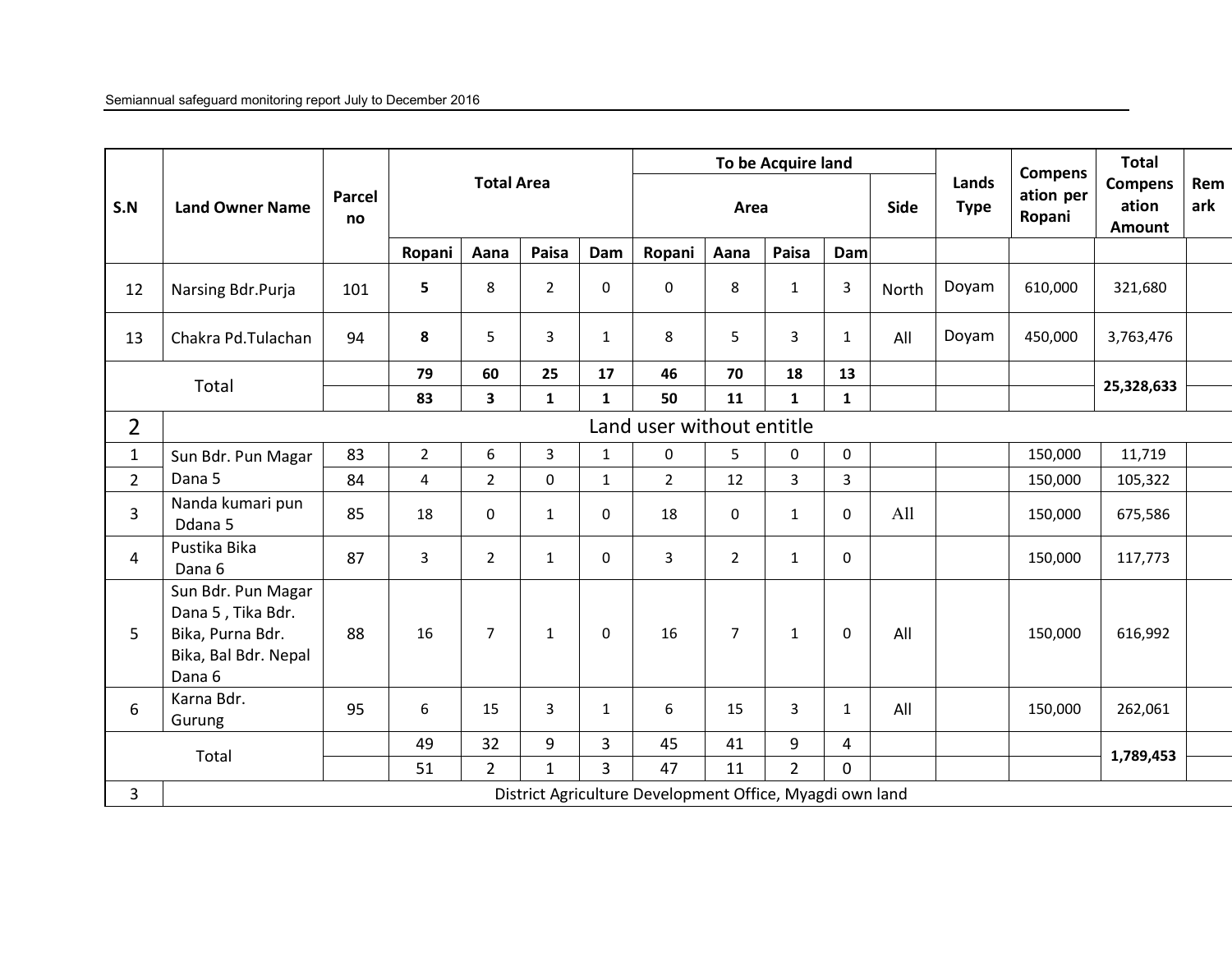| S.N | <b>Land Owner Name</b>                               | Parcel<br>no | <b>Total Area</b> |      |                |     | To be Acquire land<br>Area |      |              |     | Lands<br><b>Type</b> | <b>Compens</b><br>ation per<br>Ropani | Total<br><b>Compens</b><br>ation<br>Amount | Rem<br>ark |  |
|-----|------------------------------------------------------|--------------|-------------------|------|----------------|-----|----------------------------|------|--------------|-----|----------------------|---------------------------------------|--------------------------------------------|------------|--|
|     |                                                      |              | Ropani            | Aana | Paisa          | Dam | Ropani                     | Aana | Paisa        | Dam |                      |                                       |                                            |            |  |
|     | District Agriculture<br>Development office<br>Myagdi | 93           | 8                 | 5    | 3              |     | 8                          |      | 3            |     | All                  |                                       |                                            |            |  |
|     | Total                                                |              | 136               | 97   | 37             | 21  | 99                         | 116  | 30           | 18  |                      |                                       |                                            |            |  |
|     | $(1, 2 \text{ and } 3)$                              |              | 142               | 11   | $\overline{2}$ |     | 106                        | 12   | <sup>o</sup> | ົ   |                      |                                       |                                            | 27,118,086 |  |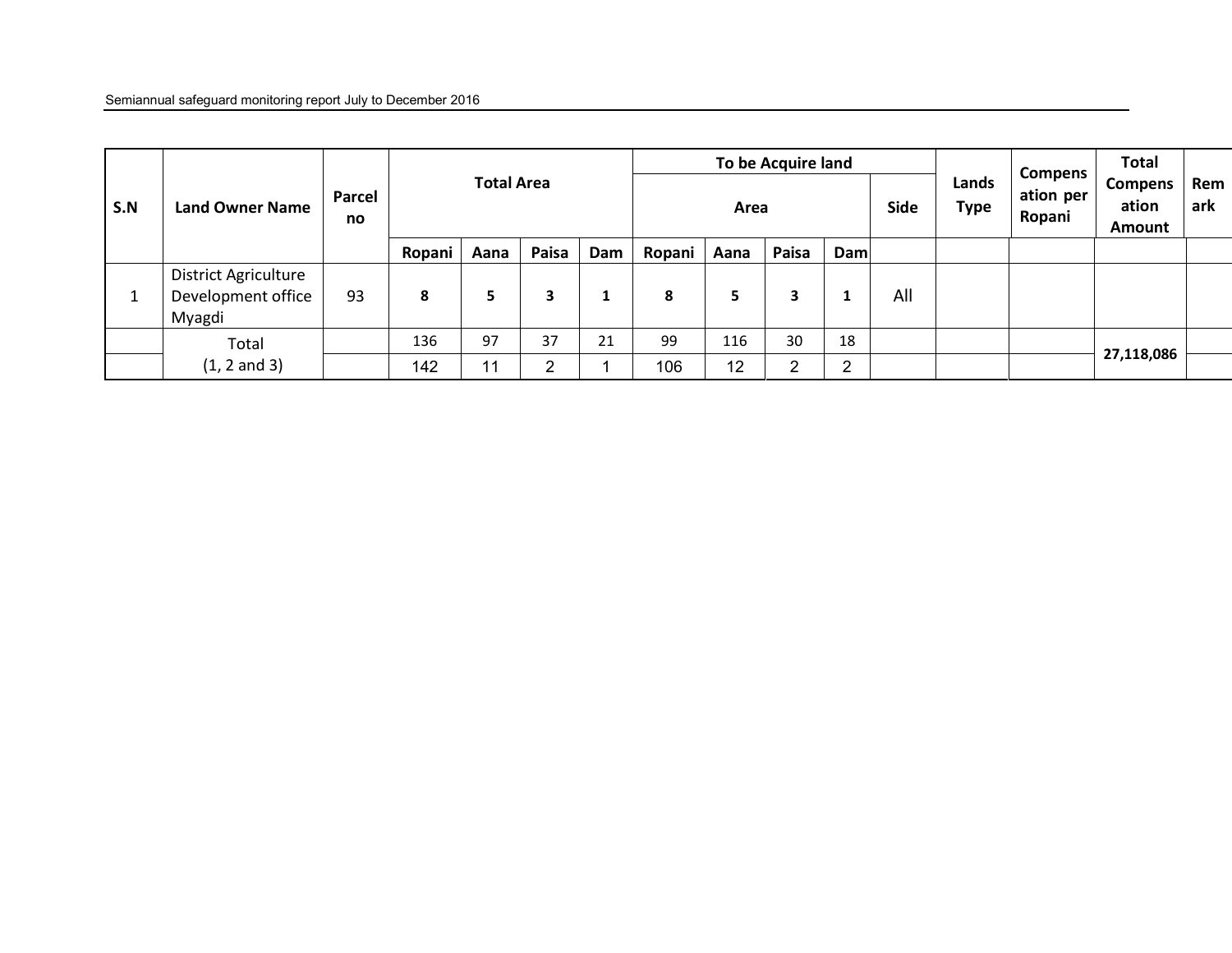| S.N            | <b>Kitta</b><br>No. | <b>Total</b><br>Area<br>(Bigha) | Name of Land owner                           | <b>Father and</b><br><b>Husband</b><br><b>Name</b> | Name of<br><b>Father in</b><br>law | Compensation<br>cost per kattha | <b>Total</b>  | <b>Remarks</b> |
|----------------|---------------------|---------------------------------|----------------------------------------------|----------------------------------------------------|------------------------------------|---------------------------------|---------------|----------------|
| $\mathbf{1}$   | 85                  | $0-13-11$                       | <b>Bishnu Prasad Bhattrai</b><br>(Including) |                                                    |                                    | 1,000,000.0                     | 13,550,000.00 | For road       |
| $\mathbf 2$    | 123                 | $0 - 3 - 8^{1/2}$               | <b>Bishnu Prasad Bhattrai</b><br>(Including) |                                                    |                                    | 1,000,000.0                     | 3,425,000.00  |                |
| $\overline{3}$ | 117                 | $1 - 4 - 19$                    | Suresh                                       | Man Bahadur                                        | Padam Lal                          | 500,000.0                       | 12,475,000.00 |                |
| 4              | 61                  | $1 - 12 - 18$                   | Kali Gandaki Cement<br>Factory Pvd.Ltd       |                                                    |                                    | 500,000.0                       | 16,450,000.00 |                |
| 5              | 138                 | $0 - 8 - 5$                     | Indrani Cruser Factory Pvd.Ltd               |                                                    |                                    | 500,000.0                       | 4,125,000.00  |                |
| $\,6\,$        | 137                 | $0 - 5 - 0$                     | Indrani Cruser Factory Pvd.Ltd               |                                                    |                                    | 500,000.0                       | 2,500,000.00  |                |
| $\overline{7}$ | 70                  | $0 - 3 - 10$                    | Indrani Cruser Factory Pvd.Ltd               |                                                    |                                    | 500,000.0                       | 1,750,000.00  |                |
| 8              | 60                  | $1 - 15 - 19^{1/2}$             | Kali Gandaki Cement<br>Factory Pvd.Ltd       |                                                    |                                    | 500,000.0                       | 17,987,500.00 |                |
| 9              | 386                 | $0 - 5 - 17^{1/2}$              | Asian Cement Pvd. Ltd                        |                                                    |                                    | 500,000.0                       | 2,937,500.00  |                |
| 10             | 385                 | $0 - 5 - 17^{1/2}$              | Asian Cement Pvd. Ltd                        |                                                    |                                    | 500,000.0                       | 2,937,500.00  |                |
| 11             | 364                 | $0 - 5 - 17^{1/2}$              | Asian Cement Pvd. Ltd                        |                                                    |                                    | 500,000.0                       | 2,937,500.00  |                |
| 12             | 365                 | $0 - 5 - 17^{1/2}$              | Asian Cement Pvd. Ltd                        |                                                    |                                    | 500,000.0                       | 2,937,500.00  |                |
| 13             | 110                 | $0 - 11 - 0$                    | Asian Cement Pvd. Ltd                        |                                                    |                                    | 500,000.0                       | 5,500,000.00  |                |
| 14             | 95                  | $0 - 9 - 3$                     | Asian Cement Pvd. Ltd                        |                                                    |                                    | 500,000.0                       | 4,575,000.00  |                |

## **List of compensation payment in Bardaghat substation**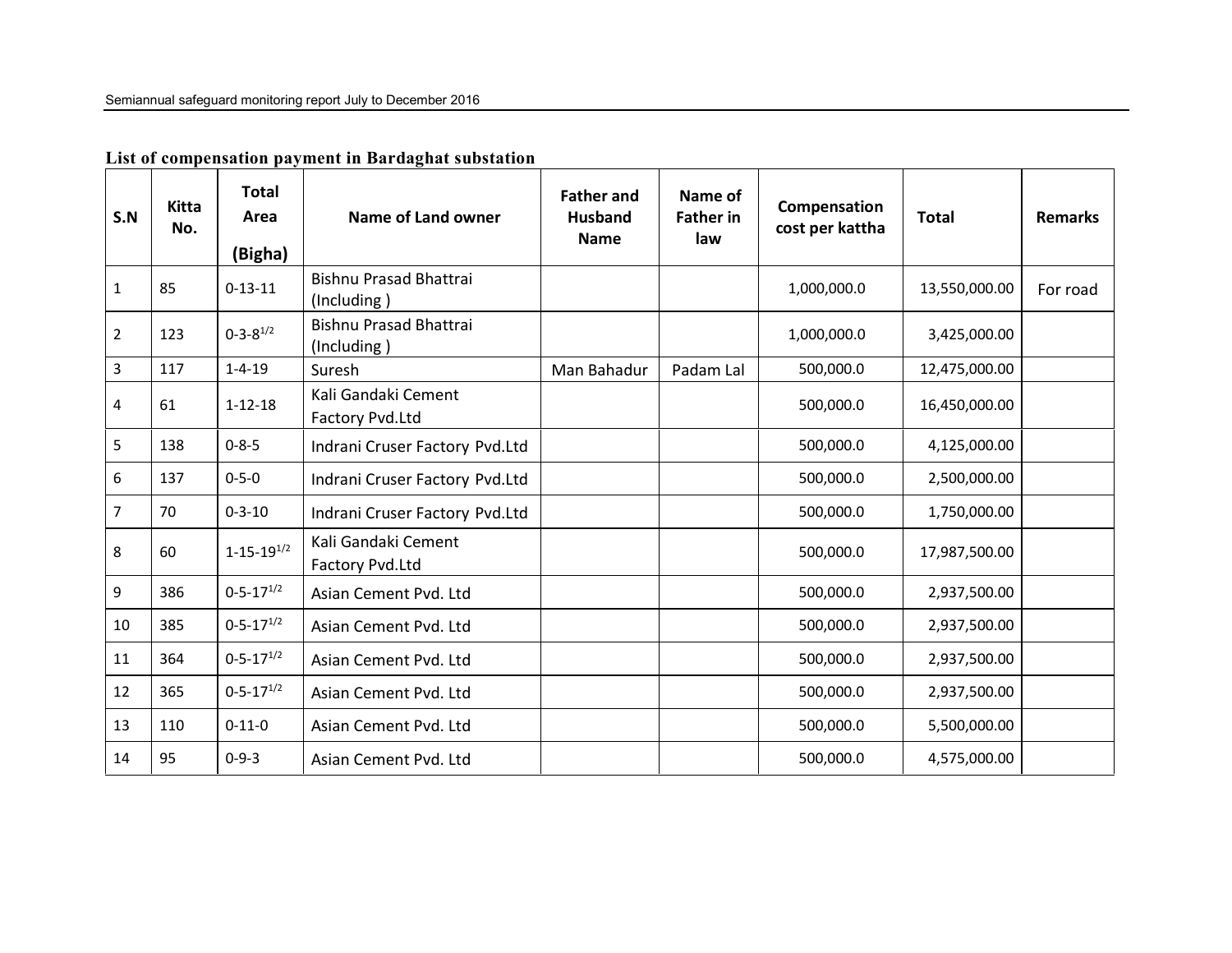| S.N | Kitta<br>No.                   | <b>Total</b><br>Area<br>(Bigha) | Name of Land owner                                                                | <b>Father and</b><br><b>Husband</b><br><b>Name</b> | Name of<br><b>Father in</b><br>law | Compensation<br>cost per kattha | <b>Total</b>  | <b>Remarks</b> |  |  |
|-----|--------------------------------|---------------------------------|-----------------------------------------------------------------------------------|----------------------------------------------------|------------------------------------|---------------------------------|---------------|----------------|--|--|
| 15  | 166                            | $0 - 2 - 10$                    | Asian Cement Pvd. Ltd                                                             |                                                    |                                    | 500,000.0                       | 1,250,000.00  |                |  |  |
| 16  | 167                            | $0 - 4 - 0$                     | Asian Cement Pvd. Ltd                                                             |                                                    |                                    | 500,000.0                       | 2,000,000.00  |                |  |  |
| 17  | 168                            | $0 - 4 - 0$                     | Asian Cement Pvd. Ltd                                                             |                                                    |                                    | 500,000.0                       | 2,000,000.00  |                |  |  |
| 18  | 169                            | $0 - 4 - 0$                     | Asian Cement Pvd. Ltd                                                             |                                                    |                                    | 500,000.0                       | 2,000,000.00  |                |  |  |
| 19  | 170                            | $0 - 2 - 17$                    | Asian Cement Pvd. Ltd                                                             |                                                    |                                    | 500,000.0                       | 1,425,000.00  |                |  |  |
| 20  | 338                            | $0 - 7 - 6$                     | Kali Gandaki Cement                                                               |                                                    |                                    | 1,000,000.0                     | 7,300,000.00  | For road       |  |  |
| 21  | 277                            | $0 - 14 - 0$                    | Asian Cement Pvd. Ltd                                                             |                                                    |                                    | 500,000.0                       | 7,000,000.00  |                |  |  |
| 22  | 278                            | $0 - 14 - 0$                    | Asian Cement Pvd. Ltd                                                             |                                                    |                                    | 500,000.0                       | 7,000,000.00  |                |  |  |
| 23  | 349                            | $0 - 8 - 12^{1/2}$              | <b>OM Kant Bhattrai</b>                                                           | Tilu Bhattrai                                      | Narhari<br><b>Bhattrai</b>         | 500,000.0                       | 4,312,500.00  |                |  |  |
| 24  | 348                            | $0 - 8 - 12^{1/2}$              | Hari Prasad Bhandari                                                              | Tika nidhi                                         | Devi Pd.                           | 500,000.0                       | 4,312,500.00  |                |  |  |
| 25  | 289                            | $0 - 10 - 0$                    | Tek Raj Timalsina                                                                 | Rop Narayan                                        | Balu                               | 500,000.0                       | 5,000,000.00  |                |  |  |
| 26  | 172                            | $0 - 1 - 9^{1/2}$               | Narayan Neupane                                                                   | Tulsi Ram                                          | Tilu                               | 500,000.0                       | 737,500.00    |                |  |  |
|     |                                |                                 | Compensation paid to non-tile holders 25% of the decided compensation rate by CDC |                                                    |                                    |                                 | 11,575,000.00 |                |  |  |
|     | 150,000,000.00<br><b>Total</b> |                                 |                                                                                   |                                                    |                                    |                                 |               |                |  |  |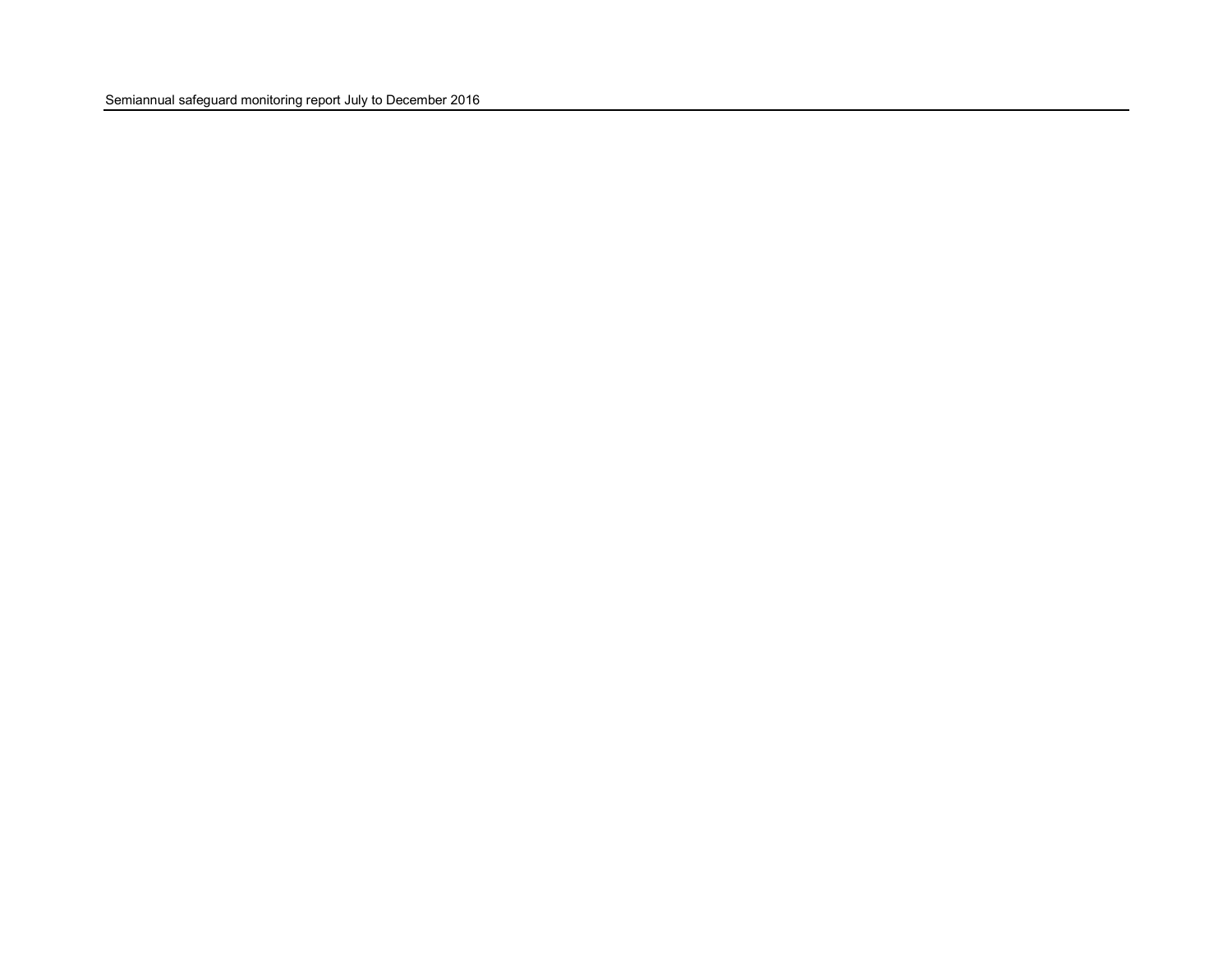# **Appendix C : Photographs**



Access road to Kuhrkot Substation A view of Khurkot Substation





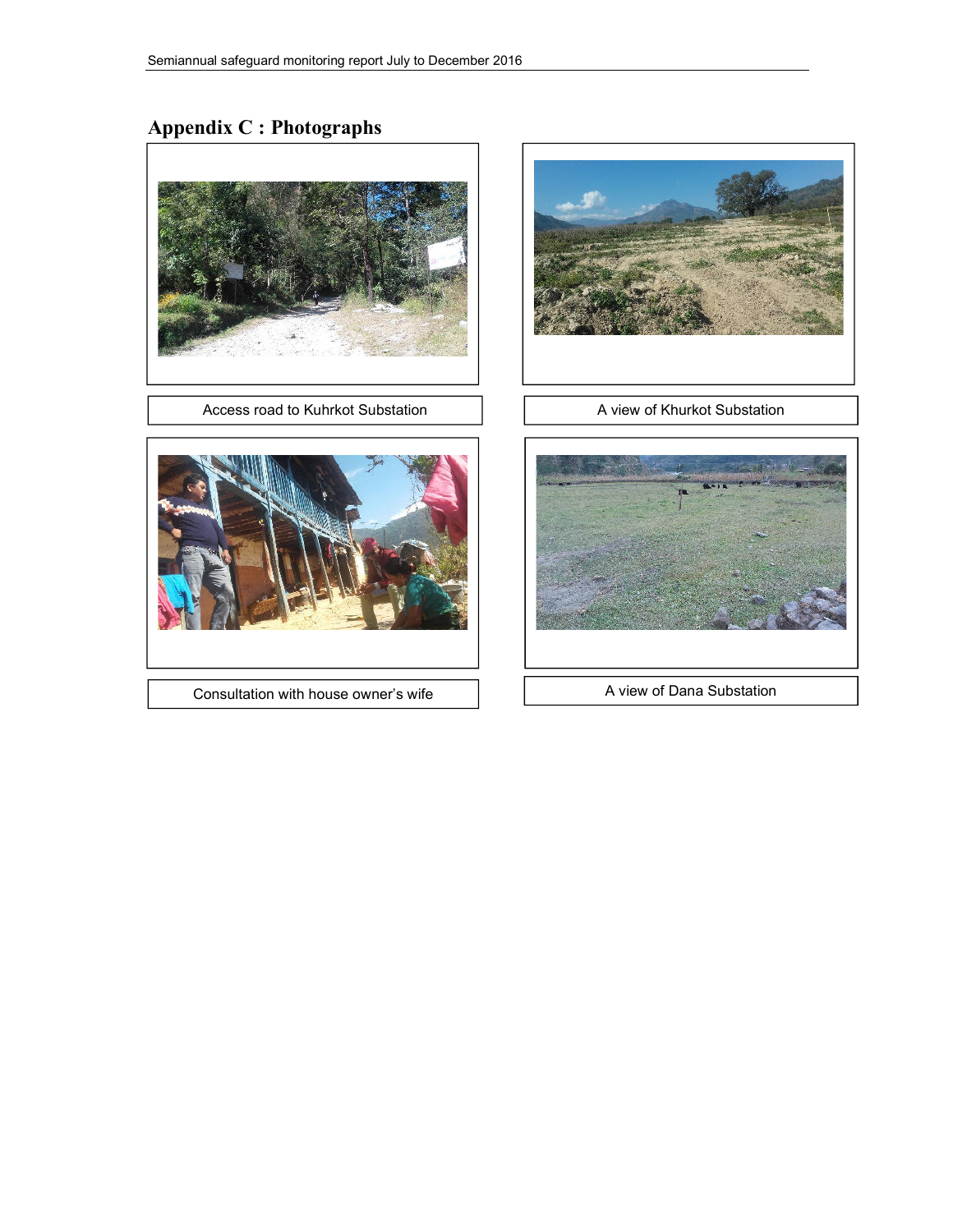| $\mathbf{N}^{\mathbf{o}}$ | Type of<br><b>Losses</b>   | <b>Application</b>                                                                                                                         | <b>Definition of Entitled</b><br><b>Persons</b>                                                                                                            | <b>Entitlement</b>                                                                                                                                               | <b>Details</b>                                                                                                                                                                                                                                                                                                                                                                                                                                                                                                                                                                                                                                                                                                                                                                                                                                                                                                                                                    | Responsible<br>Agency |
|---------------------------|----------------------------|--------------------------------------------------------------------------------------------------------------------------------------------|------------------------------------------------------------------------------------------------------------------------------------------------------------|------------------------------------------------------------------------------------------------------------------------------------------------------------------|-------------------------------------------------------------------------------------------------------------------------------------------------------------------------------------------------------------------------------------------------------------------------------------------------------------------------------------------------------------------------------------------------------------------------------------------------------------------------------------------------------------------------------------------------------------------------------------------------------------------------------------------------------------------------------------------------------------------------------------------------------------------------------------------------------------------------------------------------------------------------------------------------------------------------------------------------------------------|-----------------------|
| A. LAND                   |                            |                                                                                                                                            |                                                                                                                                                            |                                                                                                                                                                  |                                                                                                                                                                                                                                                                                                                                                                                                                                                                                                                                                                                                                                                                                                                                                                                                                                                                                                                                                                   |                       |
| A<br>$-1$                 | of<br>Loss<br>private land | Agricultural/Resident<br>ial/Commercial land<br>being affected by<br>project<br>(GSS,<br>components<br>Land for<br>Tower<br>footings etc.) | holders<br>Titled<br><sub>or</sub><br>$\bullet$<br>owner with legal<br>right<br>DPs/APs APs with<br>customary land right<br>or government permit<br>holder | • Compensation<br>based<br>market/<br>on<br>replacement cost.<br>Resettlement<br>assistance Additional<br>Assistance<br>to<br>vulnerable <sup>1</sup><br>DPs/APs | Voluntary donation by the<br>community with no compensation.<br>In case donation is not possible, then<br>following will be the entitlements:<br>Land for land if available and<br>feasible. $\square$ In case where, alternative<br>land cannot be provided due to<br>scarcity of suitable lands, cash<br>compensation based on the valuation<br>determined by the Compensation<br>Determination (Fixation) Committee<br>(CDC) will be paid. Land should be<br>compensated at replacement cost,<br>which shall comprise market rates.<br>If<br>the<br>compensation<br>determined by the<br>CDC is less than the "market price/<br>replacement cost" then the difference<br>is to be paid by NEA as assistance<br>NEA will try to acquire the<br>residual plot if DPs/APs are willing<br>to do so and if remaining land that is<br>unviable or uneconomic<br>Resettlement/Transitional<br>assistance for livelihood restoration<br>the form of three months<br>in | NEA/CDC               |

## **Appendix D: Entitlement Matrix**

<sup>&</sup>lt;sup>1</sup> Female headed households, indigenous people households, below poverty line households (household income less than NPR 19,261 per person<br>per year), widow, disabled, elderly with no economic support, ethnic minorities h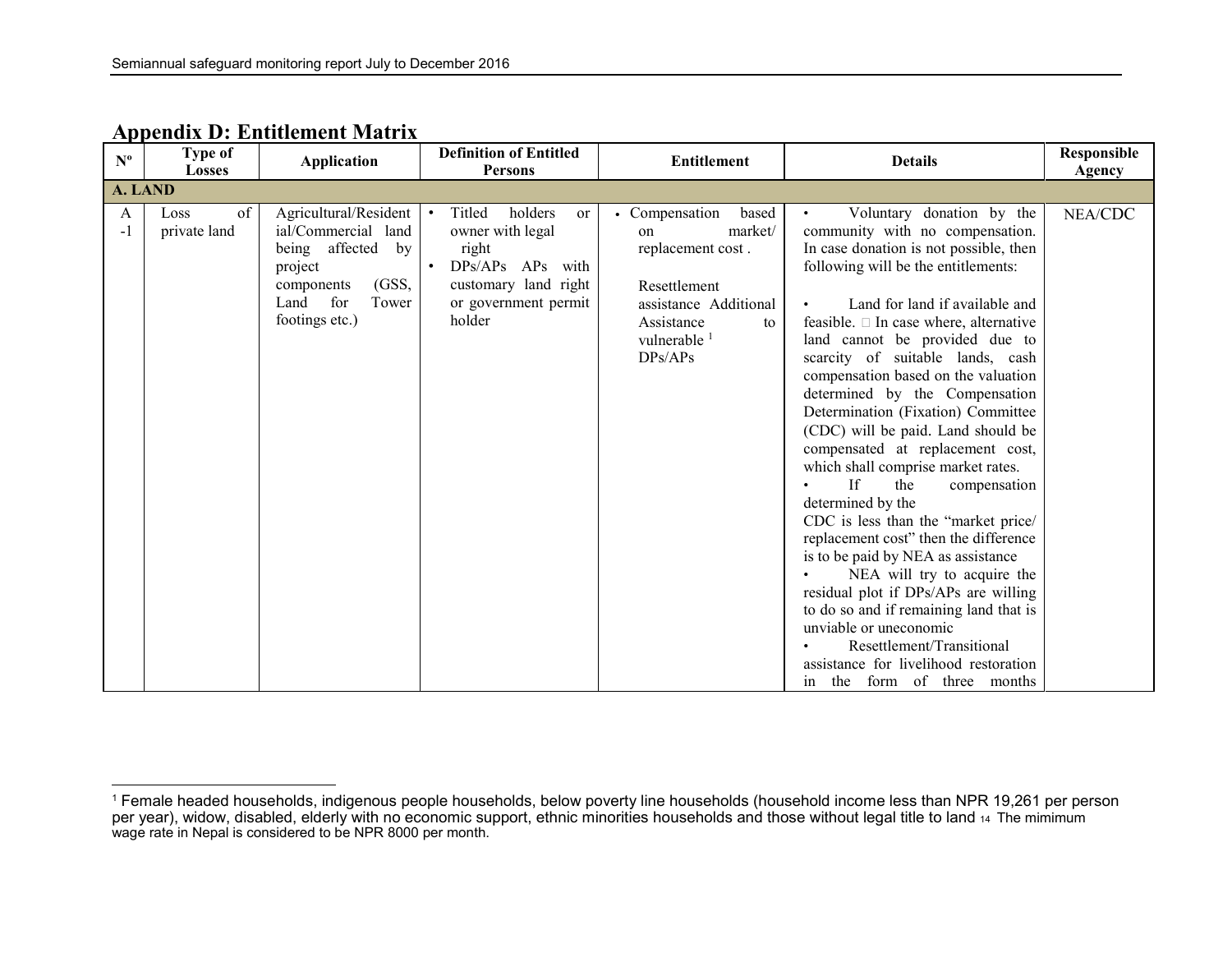| $\mathbf{N}^{\mathbf{o}}$ | <b>Type of</b><br><b>Losses</b> | <b>Application</b> | <b>Definition of Entitled</b><br><b>Persons</b> | <b>Entitlement</b>                                                                                           | <b>Details</b>                                                                                                                                                                                                                                    | Responsible<br><b>Agency</b> |
|---------------------------|---------------------------------|--------------------|-------------------------------------------------|--------------------------------------------------------------------------------------------------------------|---------------------------------------------------------------------------------------------------------------------------------------------------------------------------------------------------------------------------------------------------|------------------------------|
|                           |                                 |                    |                                                 |                                                                                                              | minimum wage <sup>14</sup> .<br>Transaction<br>costs <sup>2</sup><br>$\bullet$<br>(documentary stamps, registration<br>costs, tax etc.) as                                                                                                        |                              |
|                           |                                 |                    |                                                 |                                                                                                              | applicable under the relevant laws<br>will be borne by NEA with a<br>minimum lump sum of NPR 10,000.<br>This will be paid once.                                                                                                                   |                              |
|                           |                                 |                    |                                                 |                                                                                                              | Minimum of 60 days advance<br>notice to harvest standing seasonal<br>crops. If notice cannot be given,<br>compensation for share of crops will<br>be provided.                                                                                    |                              |
|                           |                                 |                    |                                                 |                                                                                                              | In case of severance (people<br>losing more than 10% of their<br>productive assets) due to acquisition<br>of agricultural land, an additional<br>grant equivalent to a maximum of<br>10% of the compensation value will<br>be paid to the DPs/APs |                              |
|                           |                                 |                    |                                                 |                                                                                                              | Additional assistance will be<br>vulnerable<br>DPs/APs<br>paid<br>to<br>equivalent to lump sum NPR 10,000.<br>This will be paid once.                                                                                                             |                              |
|                           |                                 |                    | Tenants/leaseholder/s<br>hare cropper           | Compensation based<br>on<br>$\bullet$<br>market/replacement<br>cost<br>Resettlement<br>assistance Additional | 50 percent cash compensation<br>to the share cropper/ tenants of the<br>affected plots as per the prevailing<br>laws (LA Act Clause 20). Other 50<br>percent to the landowner                                                                     | NEA/CDC                      |

<sup>&</sup>lt;sup>2</sup> Transaction cost as mentioned is an indicative figure. However, NEA will bear the exact cost to be incurred for necessary registration. NEA will be responsible for<br>bearing all the costs to setlle title issues either pa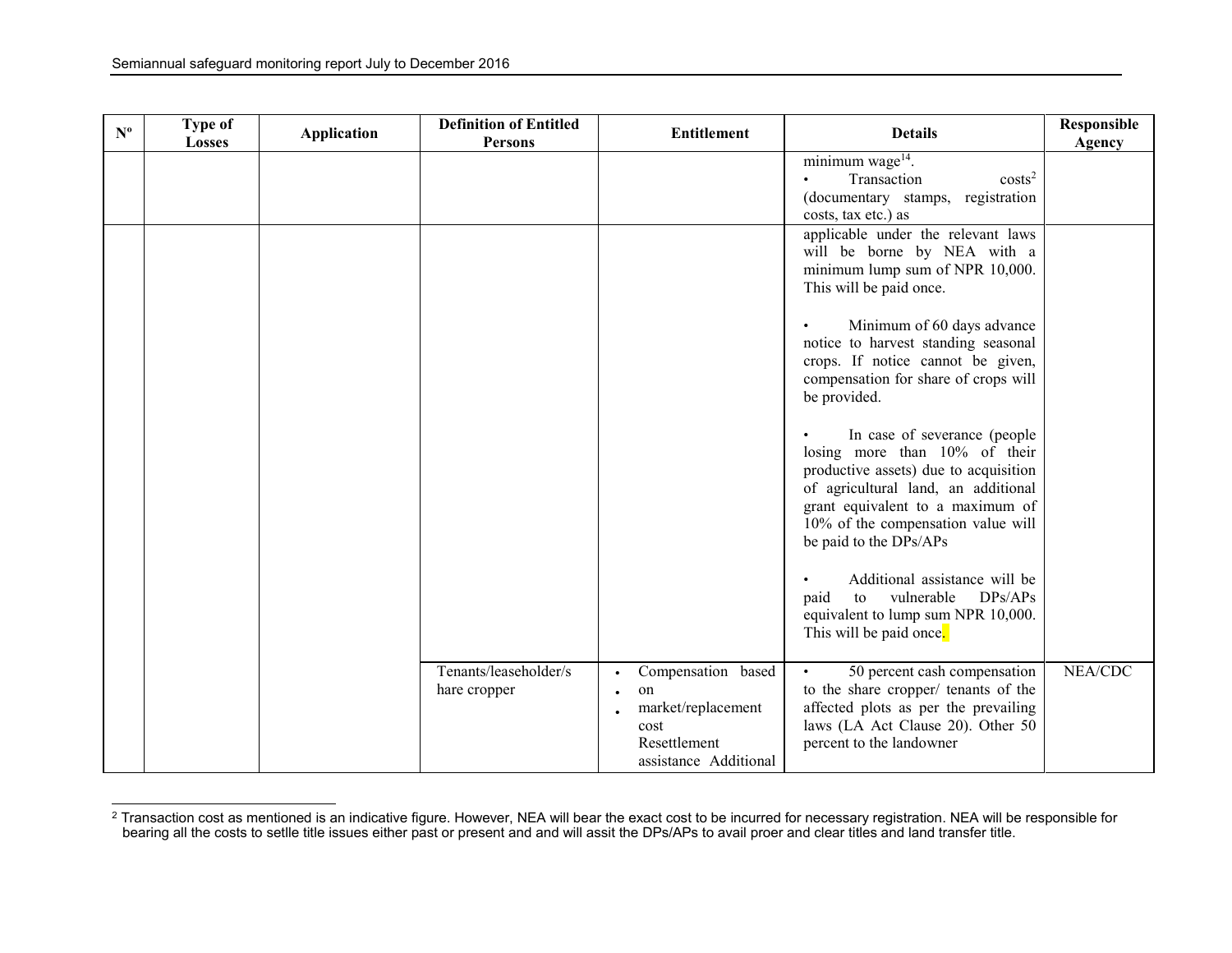| $\mathbf{N}^{\mathbf{o}}$ | <b>Type of</b><br><b>Losses</b> | <b>Application</b> | <b>Definition of Entitled</b><br><b>Persons</b>                       |           | <b>Entitlement</b>                                                                                    | <b>Details</b>                                                                                                                                                                                                                                                                           | Responsible<br>Agency |
|---------------------------|---------------------------------|--------------------|-----------------------------------------------------------------------|-----------|-------------------------------------------------------------------------------------------------------|------------------------------------------------------------------------------------------------------------------------------------------------------------------------------------------------------------------------------------------------------------------------------------------|-----------------------|
|                           |                                 |                    |                                                                       |           | Assistance<br>to<br>vulnerable<br>DPs/APs                                                             | Resettlement/Transitional<br>$\bullet$<br>assistance for livelihood restoration<br>in the form of three months<br>minimum wage.<br>Minimum of 60 days advance<br>notice to harvest standing seasonal<br>crops. If notice cannot be given,<br>compensation for share of crops will        |                       |
|                           |                                 |                    |                                                                       |           |                                                                                                       | be provided.                                                                                                                                                                                                                                                                             |                       |
|                           |                                 |                    |                                                                       |           |                                                                                                       | $\Box$ Additional assistance will be paid to<br>vulnerable DPs/APs equivalent to<br>lump sum NPR 10,000. This will be<br>paid once.                                                                                                                                                      |                       |
|                           |                                 |                    | Encroachers <sup>3</sup>                                              | O.        | Resettlement<br>Assistance                                                                            | Advance 60 days notice to<br>$\bullet$<br>shift from encroached land to harvest<br>standing crops etc.<br>Resettlement/Transitional<br>$\bullet$<br>assistance for livelihood restoration in<br>the form of three months minimum<br>wage.                                                | <b>NEA</b>            |
|                           |                                 |                    | titleholders <sup>4</sup><br>Non-<br>(squatters/informal<br>settlers) | $\bullet$ | Compensation<br>at<br>market/replacement<br>cost<br>Additional Assistance<br>to vulnerable<br>DPs/APs | Minimum of 60 days advance<br>$\bullet$<br>notice to harvest standing seasonal<br>crops. If notice cannot be given,<br>compensation for share of crops will<br>be provided.<br>Resettlement/Transitional<br>assistance for livelihood restoration in<br>the form of three months minimum | <b>NEA</b>            |

<sup>&</sup>lt;sup>3</sup> defined as a person who has legal title holding to land but illegally extends his occupation onto the contiguous, vacant<br>\_ government land.<br><sup>4</sup> defined as a person who appears from nowhere and occupies vacant governmen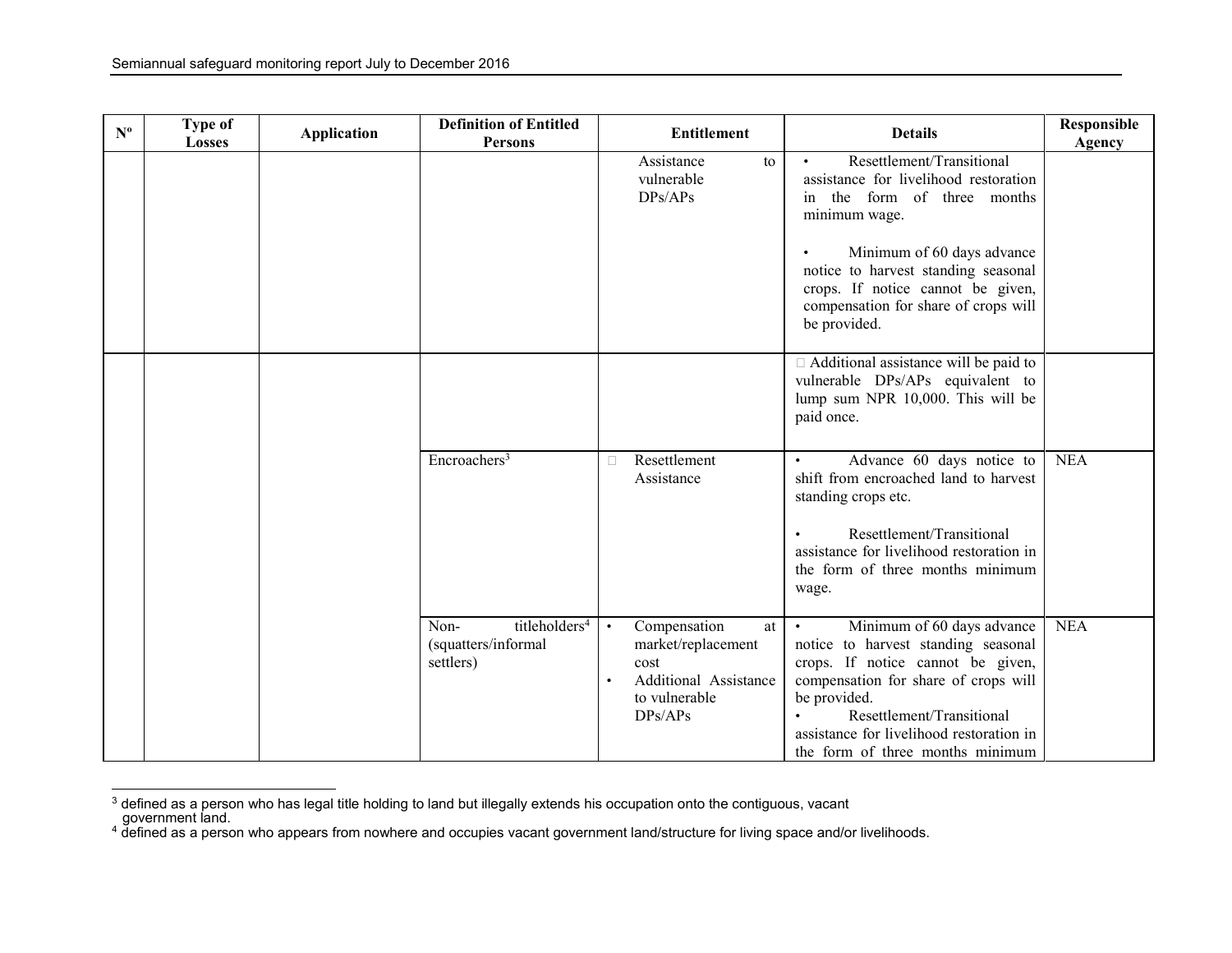| $\mathbf{N}^{\mathbf{o}}$ | Type of<br><b>Losses</b>                              | <b>Application</b>                                                                                                                   | <b>Definition of Entitled</b><br>Persons                                 | <b>Entitlement</b>                                                                                                | <b>Details</b>                                                                                                                                                                                                                                                                                                                                                                                                                                                                                                                                                                                                                                           | Responsible<br>Agency |
|---------------------------|-------------------------------------------------------|--------------------------------------------------------------------------------------------------------------------------------------|--------------------------------------------------------------------------|-------------------------------------------------------------------------------------------------------------------|----------------------------------------------------------------------------------------------------------------------------------------------------------------------------------------------------------------------------------------------------------------------------------------------------------------------------------------------------------------------------------------------------------------------------------------------------------------------------------------------------------------------------------------------------------------------------------------------------------------------------------------------------------|-----------------------|
|                           |                                                       |                                                                                                                                      |                                                                          |                                                                                                                   | wage.<br>Additional assistance will be<br>vulnerable<br>DPs/APs<br>paid<br>to<br>equivalent to lump sum NPR 10,000.<br>This will be paid once.                                                                                                                                                                                                                                                                                                                                                                                                                                                                                                           |                       |
|                           | <b>B. ST RUCTURES</b>                                 |                                                                                                                                      |                                                                          |                                                                                                                   |                                                                                                                                                                                                                                                                                                                                                                                                                                                                                                                                                                                                                                                          |                       |
| $B-1$                     | Loss of<br>Residential and<br>Commercial<br>structure | Structures affected on<br>land<br>the<br>either<br>permanently<br>or<br>temporarily by<br>the<br>project before the cut-<br>off date | Titleholder<br>Owner<br>or<br>right/Non<br>with<br>legal<br>titleholders | • Compensation<br>at<br>replacement cost<br>• Resettlement assistance<br>• Additional assistance to<br>vulnerable | Alternate structure if feasible.<br>$\bullet$<br>In case where an alternate<br>cannot<br>be<br>provided,<br>structure<br>compensation based on replacement<br>cost will be paid without allowing for<br>depreciation or transaction costs.                                                                                                                                                                                                                                                                                                                                                                                                               | NEA/CDC               |
|                           |                                                       |                                                                                                                                      |                                                                          | DPs/APs                                                                                                           | · All fees, taxes, and other charges<br>related to replacement structure will<br>be borne by NEA and will be paid<br>to DPs/APs with a minimum lump<br>sum of NPR 10,000. This will be<br>paid once.<br>• Shifting assistance will be provided<br>to the DPs/APs at the rate NPR<br>30,000 in case of self relocation or<br>transportation of goods<br>and<br>materials will be provided by the<br>project. This will be paid once.<br>• DPs/APS will have the right to<br>salvage material from demolished<br>structure at no cost.<br>• In case of rebuilding/rehabilitation<br>of the structure, a disturbance<br>allowance shall be provided to head |                       |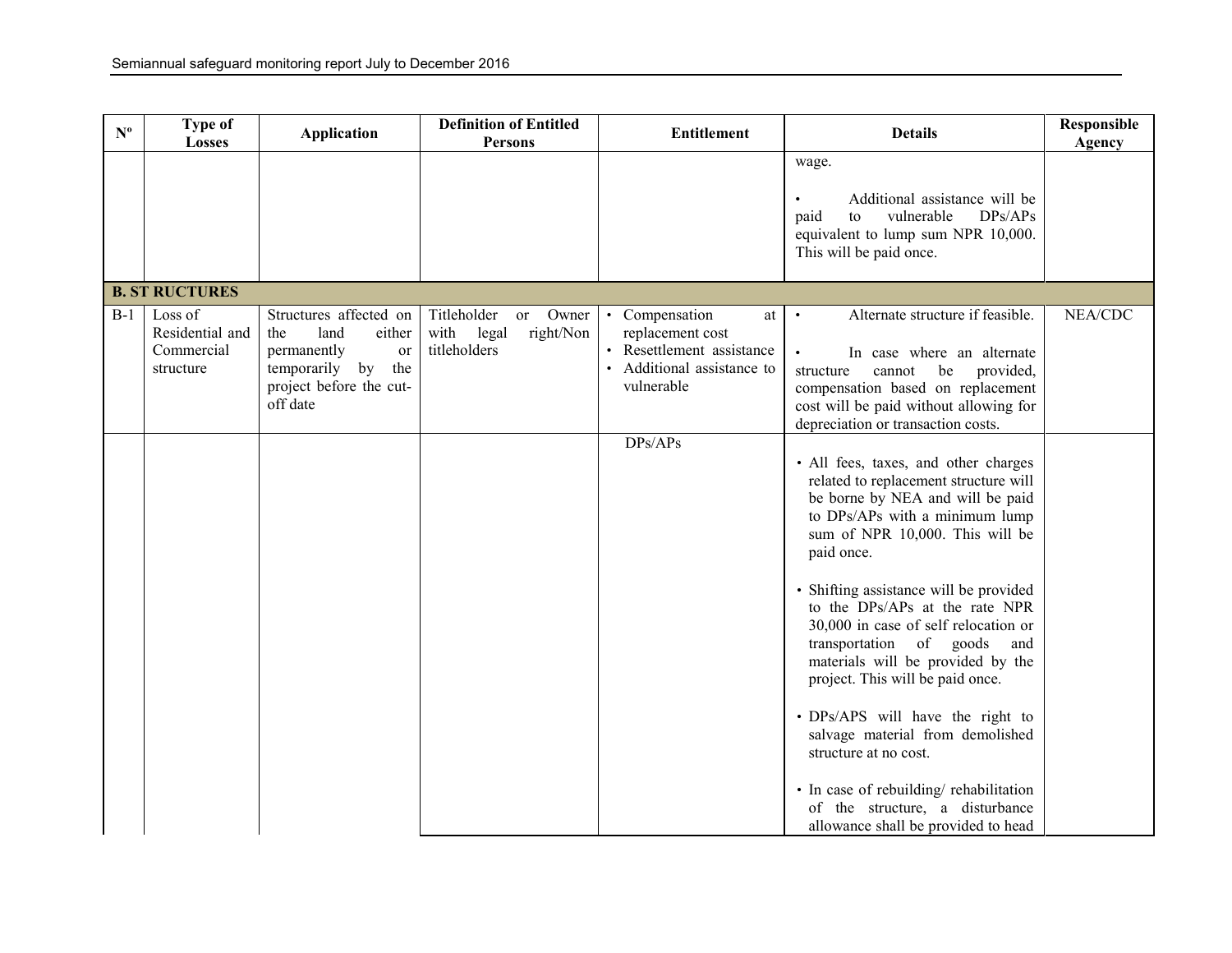| $\mathbf{N}^{\mathrm{o}}$ | Type of<br><b>Losses</b> | <b>Application</b> | <b>Definition of Entitled</b><br><b>Persons</b> | <b>Entitlement</b>                                                                                              | <b>Details</b>                                                                                                                                                                                                                                                                                                                                                                                                                                                                                                         | Responsible<br>Agency |
|---------------------------|--------------------------|--------------------|-------------------------------------------------|-----------------------------------------------------------------------------------------------------------------|------------------------------------------------------------------------------------------------------------------------------------------------------------------------------------------------------------------------------------------------------------------------------------------------------------------------------------------------------------------------------------------------------------------------------------------------------------------------------------------------------------------------|-----------------------|
|                           |                          |                    |                                                 |                                                                                                                 | of the affected HH at the rate of<br>NRs. 500 per day for 180 days.<br>• Rental assistance for 180 days per<br>house at the rate of NPR 500 per<br>day.<br>· Additional assistance will be paid<br>to vulnerable DPs/APs equivalent<br>to lump sum NPR 10,000. This will<br>be paid once.                                                                                                                                                                                                                              |                       |
|                           |                          |                    | Tenants/Leaseholder                             | • Compensation (in case,<br>additional<br>structure<br>erected)<br>• Resettlement<br>Assistance<br>· Additional | Additional structures erected<br>by tenants will be compensated and<br>deducted from owner's compensation<br>amount.<br>Rental assistance equivalent<br>to 180 days $@$ NPR 500 per day per<br>HH.                                                                                                                                                                                                                                                                                                                     | NEA/CDC               |
|                           |                          |                    |                                                 | assistance to vulnerable<br>DPs/APs                                                                             | Shifting assistance will be<br>$\bullet$<br>provided to the DPs/APs at the rate<br>NPR 30,000 in case of self relocation<br>or transportation of goods and<br>materials will be provided by the<br>project.<br>Any advance deposited by<br>the tenants will be refunded from<br>owners total compensation package<br>to the tenant on submission of<br>documentary evidences.<br>DPs/APS will have the right<br>to salvage materials from demolished<br>structure and frontage etc. erected by<br>leaseholder/tenants. |                       |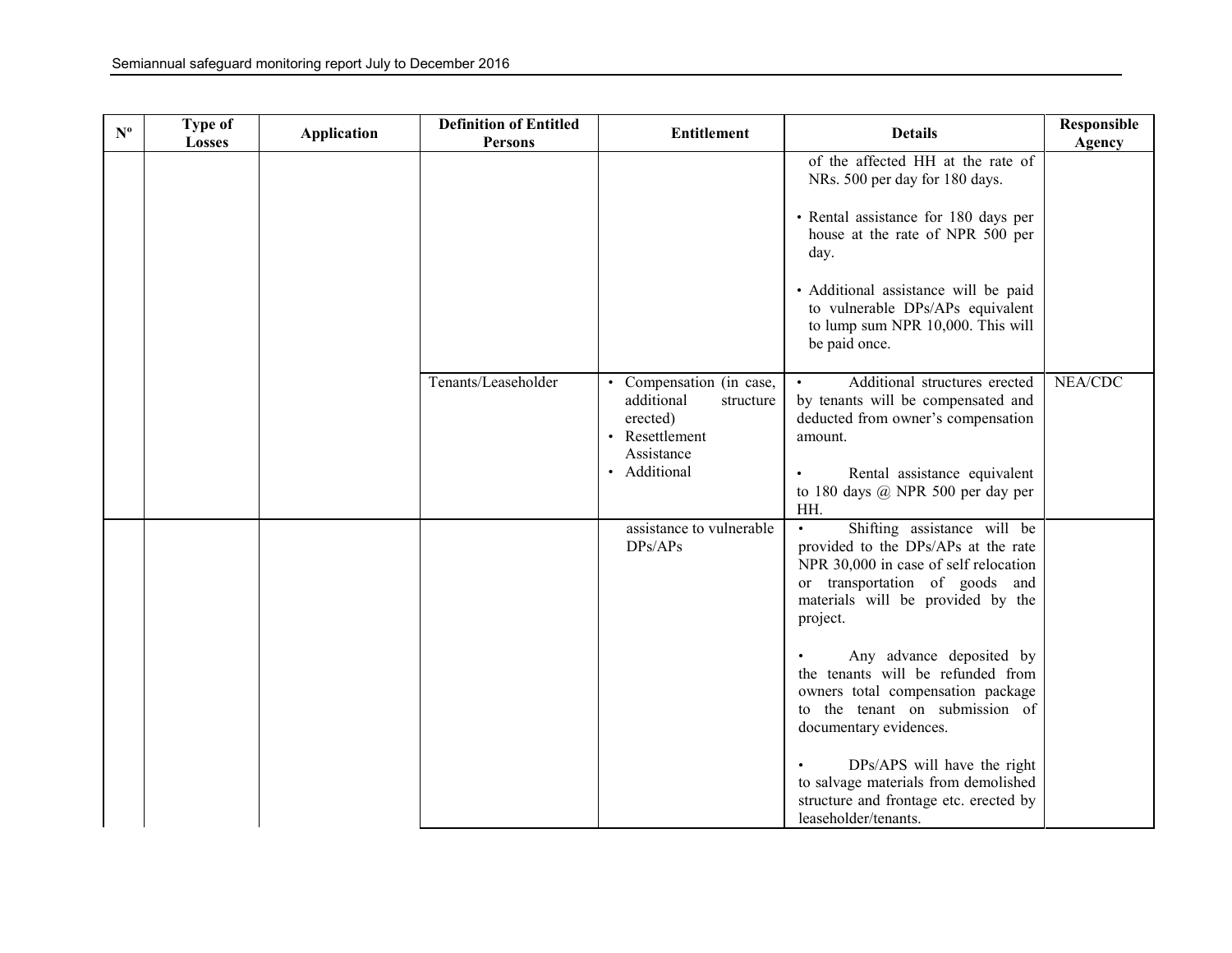| $\mathbf{N}^{\mathbf{o}}$ | Type of<br><b>Losses</b> | <b>Application</b> | <b>Definition of Entitled</b><br>Persons              | <b>Entitlement</b>                                                                        | <b>Details</b>                                                                                                                                                                                                                                                                                                                                                                                                    | Responsible<br>Agency |
|---------------------------|--------------------------|--------------------|-------------------------------------------------------|-------------------------------------------------------------------------------------------|-------------------------------------------------------------------------------------------------------------------------------------------------------------------------------------------------------------------------------------------------------------------------------------------------------------------------------------------------------------------------------------------------------------------|-----------------------|
|                           |                          |                    |                                                       |                                                                                           | Additional assistance will be<br>paid<br>vulnerable<br>DPs/APs<br>to<br>equivalent to lump sum NPR 10,000.<br>This will be paid once.                                                                                                                                                                                                                                                                             |                       |
|                           |                          |                    | Encroachers                                           | • Resettlement<br>assistance<br>· Additional<br>assistance<br>to<br>vulnerable<br>DPs/APs | Compensation for affected<br>$\bullet$<br>structures at replacement cost without<br>allowing<br>for<br>depreciation<br>or<br>transaction costs.<br>DPs/APs will have the right<br>to salvage material from demolished<br>structure at no cost.<br>Additional assistance will be<br>paid<br>vulnerable<br>DPs/APs<br>to<br>equivalent to lump sum NPR 10,000.<br>This will be paid once.                           | NEA/CDC               |
|                           |                          |                    | Non title holders<br>(Informal<br>Settlers/squatters) | Compensation for non-<br>land assets at market<br>value/replacement cost                  | • Compensation<br>affected<br>for<br>structures at replacement cost<br>without allowing for depreciation or<br>transaction costs.<br>• DPs/APS will have the right to                                                                                                                                                                                                                                             | <b>NEA</b>            |
|                           |                          |                    |                                                       | • Resettlement Assistance<br>• Additional<br>assistance<br>to<br>vulnerable DPs/APs       | salvage<br>material from demolished structure<br>at no cost.<br>Shifting assistance will be<br>provided to the DPs/APs at the rate<br>NPR 30,000 in case of self relocation<br>or transportation of goods and<br>materials will be provided by the<br>project. This will be paid once.<br>Additional assistance will be<br>$\bullet$<br>vulnerable<br>DPs/APs<br>paid<br>to<br>equivalent to lump sum NPR 10,000. |                       |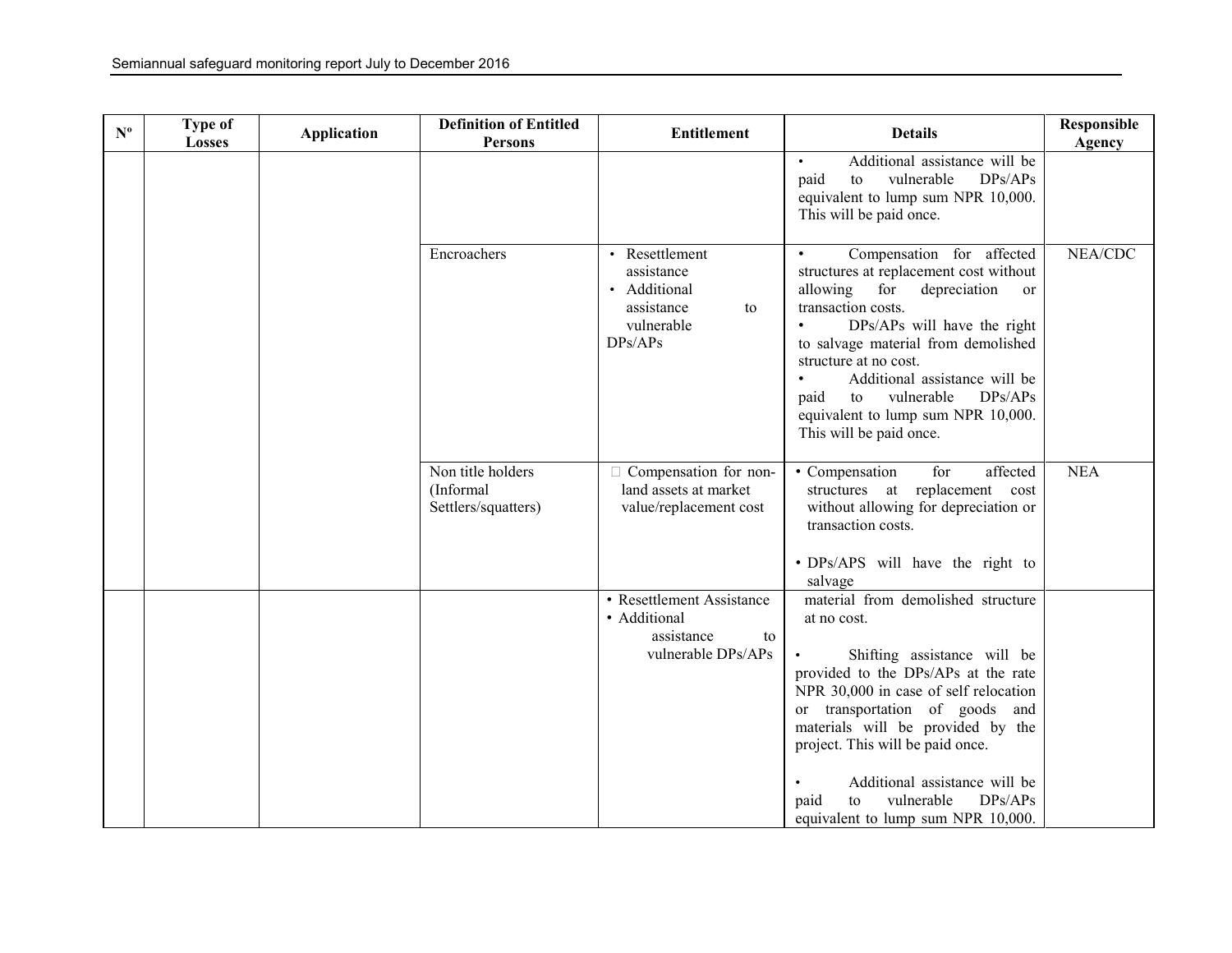| $N^{\circ}$            | <b>Type of</b><br><b>Losses</b>                        | <b>Application</b>                                                                                                                | <b>Definition of Entitled</b><br><b>Persons</b>                                                                                                                                                              | <b>Entitlement</b>                                                                                                                                                                | <b>Details</b>                                                                                                                                                                                                                                                                                                                                                                                                                                                                                                                                                                                                                  | Responsible<br>Agency |
|------------------------|--------------------------------------------------------|-----------------------------------------------------------------------------------------------------------------------------------|--------------------------------------------------------------------------------------------------------------------------------------------------------------------------------------------------------------|-----------------------------------------------------------------------------------------------------------------------------------------------------------------------------------|---------------------------------------------------------------------------------------------------------------------------------------------------------------------------------------------------------------------------------------------------------------------------------------------------------------------------------------------------------------------------------------------------------------------------------------------------------------------------------------------------------------------------------------------------------------------------------------------------------------------------------|-----------------------|
|                        |                                                        |                                                                                                                                   |                                                                                                                                                                                                              |                                                                                                                                                                                   | This will be paid once.                                                                                                                                                                                                                                                                                                                                                                                                                                                                                                                                                                                                         |                       |
|                        |                                                        |                                                                                                                                   |                                                                                                                                                                                                              |                                                                                                                                                                                   |                                                                                                                                                                                                                                                                                                                                                                                                                                                                                                                                                                                                                                 |                       |
|                        | <b>C. T REES AND CROPS</b>                             |                                                                                                                                   |                                                                                                                                                                                                              |                                                                                                                                                                                   |                                                                                                                                                                                                                                                                                                                                                                                                                                                                                                                                                                                                                                 |                       |
| $C-1$                  | Loss<br>of<br>standing trees<br>and<br>perennial crops | Trees and<br>perennial<br>crops affected by the<br>project (People on<br>whose land the trees<br>and<br>perennial crops<br>exist) | holders<br>Titled<br>or<br>owner with legal<br>right<br>DPs/APs APs with<br>customary land<br>right<br>Tenant/Lease<br>holders/share<br>croppers<br>Non title<br>holders<br>(Informal<br>Settlers/squatters) | • Compensation at Market<br>value/replacement<br>cost<br>to be computed with<br>assistance of<br>appropriate department<br>· Additional<br>assistance<br>to<br>vulnerable DPs/APs | Cash<br>compensation<br>determined by CDC will be paid (in<br>determining the compensation; type,<br>age and the productivity of the trees<br>and perennial crops will be taken in to<br>consideration). compensation should<br>pay for lost income, and any re-<br>establishment, for the time taken to<br>re-establish to a similar stage of<br>production<br>DPs/APs will be notified and<br>given 60 days advance notice to<br>harvest crops/fruits and remove trees.<br>Additional assistance will be<br>$\bullet$<br>DPs/APs<br>vulnerable<br>paid<br>to<br>equivalent to lump sum NPR 10,000.<br>This will be paid once. | NEA/CDC               |
|                        | <b>D. INC OME AND LIVELI HOOD</b>                      |                                                                                                                                   |                                                                                                                                                                                                              |                                                                                                                                                                                   |                                                                                                                                                                                                                                                                                                                                                                                                                                                                                                                                                                                                                                 |                       |
| $D-$<br>1              | of<br>Loss<br>employments                              | People<br>losing<br>employment<br>due to<br>acquisition of                                                                        | DPs/APs<br>who will<br>lose<br>wage<br>employment in the                                                                                                                                                     | • Resettlement Assistance<br>• Additional                                                                                                                                         | $\Box$ One -time lump sum grant<br>equivalent to minimum three-month"s<br>income based on the actual salary.                                                                                                                                                                                                                                                                                                                                                                                                                                                                                                                    | NEA/CDC               |
|                        |                                                        | properties and project<br>activities                                                                                              | private<br>enterprises<br>affected<br>due<br>to<br>acquisition of properties                                                                                                                                 | assistance<br>to<br>vulnerable DPs/APs                                                                                                                                            | Resettlement/Transitional<br>assistance for livelihood restoration in<br>the form of three months minimum<br>wage.<br>Additional assistance will be<br>$\bullet$<br>DPs/APs<br>vulnerable<br>paid<br>to<br>equivalent to lump sum NPR 10,000.<br>This will be paid once.                                                                                                                                                                                                                                                                                                                                                        |                       |
| $D-$<br>$\overline{2}$ | of<br>Loss<br>livelihood<br>$(self-$                   | People<br>losing<br>livelihood as a<br>result of displacement                                                                     | DPs/APs<br>whose<br>self<br>employment ventures<br>will be disturbed                                                                                                                                         | • Resettlement Assistance<br>• Additional<br>assistance<br>to                                                                                                                     | One -time lump sum grant:<br>three-month"s<br>minimum<br>income<br>based on the nature of business and                                                                                                                                                                                                                                                                                                                                                                                                                                                                                                                          | <b>NEA</b>            |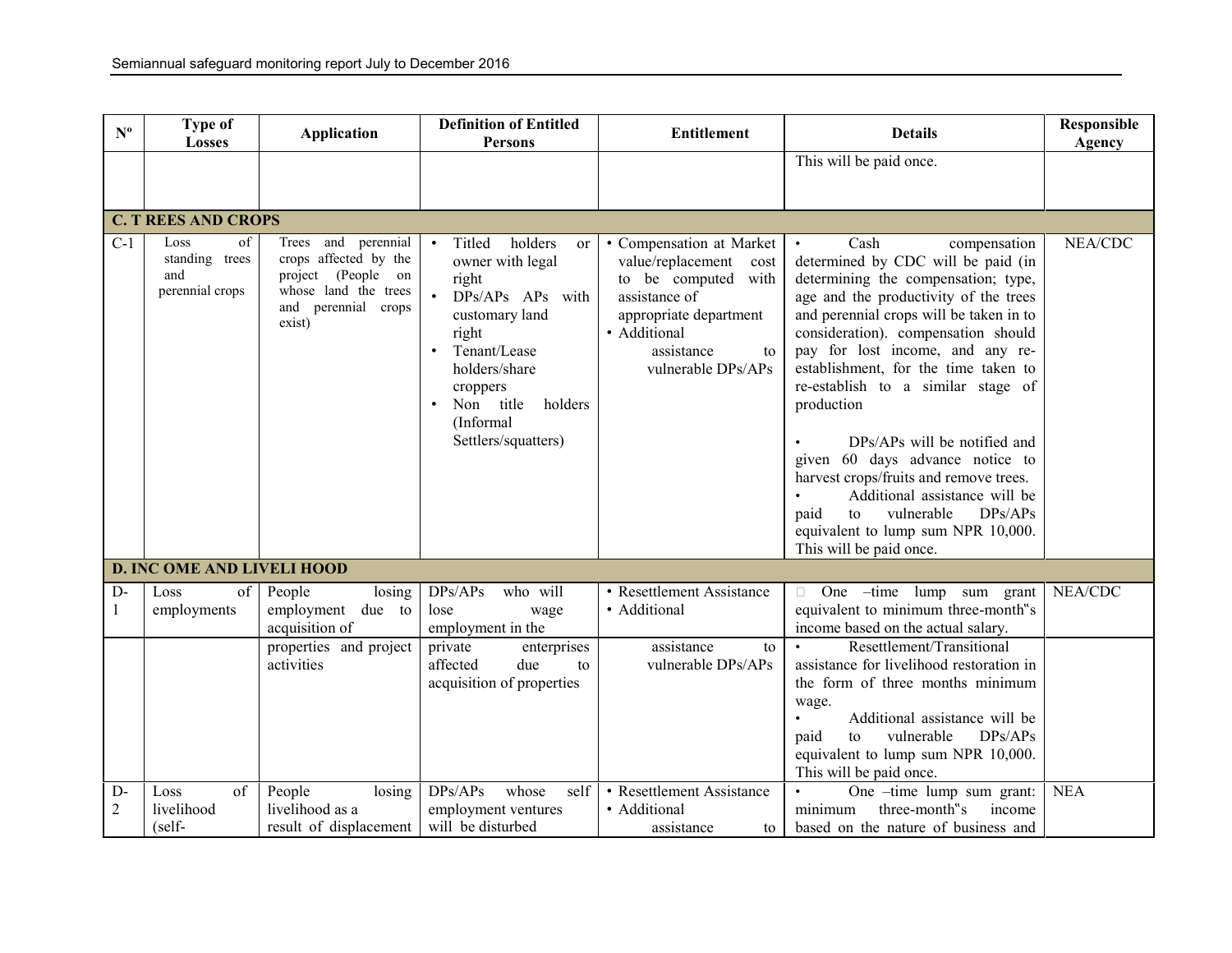| $\mathbf{N}^{\mathbf{o}}$ | <b>Type of</b><br>Losses                                                                         | <b>Application</b>                                                                               | <b>Definition of Entitled</b><br><b>Persons</b> | <b>Entitlement</b>                                                                          | <b>Details</b>                                                                                                                                                                                                                                                                                                                                                                                                                      | Responsible<br>Agency                                                       |  |  |  |
|---------------------------|--------------------------------------------------------------------------------------------------|--------------------------------------------------------------------------------------------------|-------------------------------------------------|---------------------------------------------------------------------------------------------|-------------------------------------------------------------------------------------------------------------------------------------------------------------------------------------------------------------------------------------------------------------------------------------------------------------------------------------------------------------------------------------------------------------------------------------|-----------------------------------------------------------------------------|--|--|--|
|                           | employment)                                                                                      | due to land acquisition<br>for the project                                                       |                                                 | vulnerable DPs/APs                                                                          | type of losses assessed on a case-to-<br>case basis<br>Shifting assistance will be<br>$\bullet$<br>provided to the DPs/APs at the rate<br>NPR 30,000 in case of self relocation<br>or transportation of goods and<br>materials will be provided by the<br>project. This will be paid once.<br>Additional assistance will be<br>paid<br>vulnerable<br>DPs/APs<br>to<br>equivalent to lump sum NPR 10,000.<br>This will be paid once. |                                                                             |  |  |  |
|                           | E. GOVERNMENT LAND AND PROPERTY                                                                  |                                                                                                  |                                                 |                                                                                             |                                                                                                                                                                                                                                                                                                                                                                                                                                     |                                                                             |  |  |  |
| $E-1$                     | Government<br>Property (Loss<br>$\sigma$<br>Land)                                                | Government property<br>being affected by the<br>projects                                         | Relevant<br>government<br>Department            | Lump sum<br>$\Box$<br>compensation as<br>per government rules                               | Departmental transfer of land<br>$\Box$                                                                                                                                                                                                                                                                                                                                                                                             | NEA/Concer<br>n ed<br>Government<br>Departments                             |  |  |  |
|                           |                                                                                                  | <b>F. COMMON PROPERTY RESOURCES</b>                                                              |                                                 |                                                                                             |                                                                                                                                                                                                                                                                                                                                                                                                                                     |                                                                             |  |  |  |
| $F-1$                     | Loss of<br>Community<br>Property<br>Resources<br>(Religious<br>structures,<br>land,<br>Community | Community<br>property<br>being affected by the<br>projects                                       | Affected<br>$\Box$<br>community/Govern<br>ment  | Conservation,<br>$\Box$<br>protection,<br>restoration<br>and<br>compensatory<br>replacement | Impacts will be documented<br>and mitigated. Cultural properties will<br>through<br>conserved<br>special<br>be<br>measures such<br>as relocation in<br>consultation with the community.<br>Common property resources<br>will be reconstructed as per ADB's<br>SPS, 2009                                                                                                                                                             | NEA/CDC/Lo<br>$\mathbf c$<br>al<br>Community/<br>Su pervision<br>Consultant |  |  |  |
|                           | structures,<br>trust,<br>shrine, tomb<br>$etc.$ )                                                |                                                                                                  |                                                 |                                                                                             |                                                                                                                                                                                                                                                                                                                                                                                                                                     |                                                                             |  |  |  |
| $F-2$                     | Loss of Public<br>Utilities                                                                      | Public<br>utilities<br>affected due<br>to<br>the<br>project (Water,<br>Electricity,<br>Telephone | Owners of the public<br>utilities               | Conservation,<br>protection, restoration<br>and<br>compensatory<br>replacement              | Relocation of utilities will be<br>$\bullet$<br>done at proper time<br>Common property resources<br>will be reconstructed as per ADB's<br>SPS, 2009                                                                                                                                                                                                                                                                                 | NEA/CDC/Lo<br>$\mathbf{c}$<br>al<br>Community/<br>Su pervision              |  |  |  |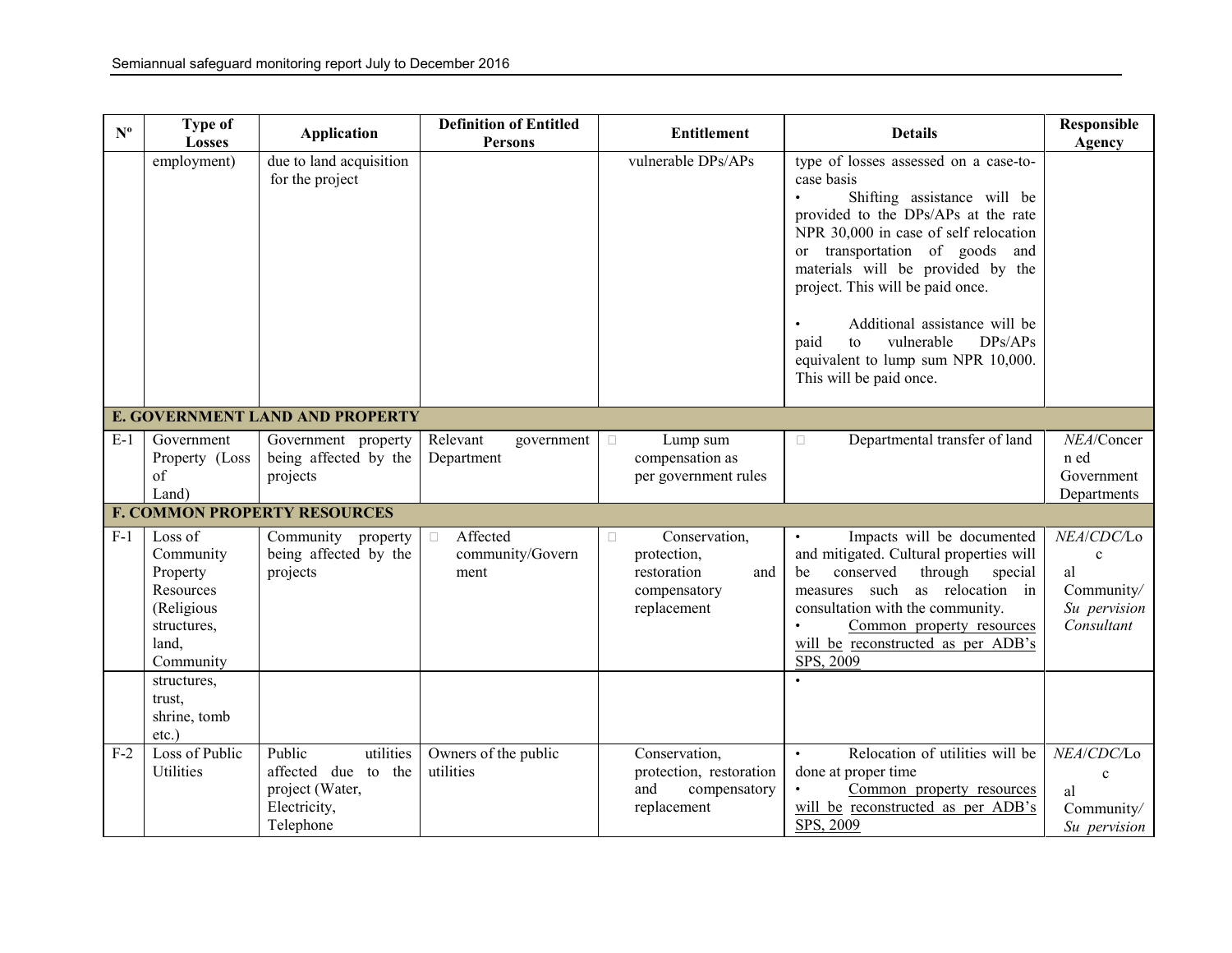| $N^{\rm o}$ | Type of<br><b>Losses</b>                                                                            | <b>Application</b>                                                                                                  | <b>Definition of Entitled</b><br><b>Persons</b>                                                                                                                                                  | <b>Entitlement</b>                                                                                                      | <b>Details</b>                                                                                                                                                                                                                                                                                                                                                                                                                                                                                                                                                                 | Responsible<br>Agency                                                                      |
|-------------|-----------------------------------------------------------------------------------------------------|---------------------------------------------------------------------------------------------------------------------|--------------------------------------------------------------------------------------------------------------------------------------------------------------------------------------------------|-------------------------------------------------------------------------------------------------------------------------|--------------------------------------------------------------------------------------------------------------------------------------------------------------------------------------------------------------------------------------------------------------------------------------------------------------------------------------------------------------------------------------------------------------------------------------------------------------------------------------------------------------------------------------------------------------------------------|--------------------------------------------------------------------------------------------|
| $F-3$       | Infrastructure<br>a) Local<br>roads<br><b>Bridges</b><br>b)<br>$\mathbf{C}$<br>Water<br>points etc. | Drainage<br>Public<br>infrastructure<br>being affected by the<br>project<br><b>G. TEMPORARY LOSS (RIGHT OF WAY)</b> | Communities<br>receiving<br>benefits<br>from<br>the<br>infrastructure                                                                                                                            |                                                                                                                         | $\Box$ Restoration will be done by the<br>project in consultation with affected<br>communities. $\Box$ Common  property<br>resources will be reconstructed as per<br>ADB's SPS, 2009                                                                                                                                                                                                                                                                                                                                                                                           | Consultant<br>NEA/CDC/Lo<br>$\mathbf{c}$<br>al<br>Community/<br>Su pervision<br>Consultant |
| $G-$<br>1   | Temporary<br>loss of crops<br>during<br>construction<br>and<br>maintenance <sup>5</sup>             | All DPs/APs crops on<br>temporary basis during<br>the construction and<br>maintenance of<br>lines                   | holders<br>Titled<br><sub>or</sub><br>owner with legal<br>right<br>DPs/APs APs with<br>$\bullet$<br>customary land right<br><sub>or</sub><br>government<br>permit holder<br>Tenant/Lease holders | Compensation<br>$\bullet$<br>at<br>market value<br>Additional<br>$\bullet$<br>assistance<br>to<br>vulnerable<br>DPs/APs | Cash<br>compensation<br>$\bullet$<br>equivalent to 10% of land value under<br>the RoW <sup>19</sup> .<br>Cash Compensation will be<br>paid for the temporary damage of crop<br>the<br>under<br>RoW during<br>the<br>construction or maintenance or repair<br>after the construction. In case there is<br>a need for repair or maintenance of the<br>lines in the future, NEA would consult<br>with land owners for access to the land<br>for maintenance and repairs, when<br>necessary, and that the land owners<br>would continue to use the land for<br>farming activities. | NEA/CDC                                                                                    |
|             |                                                                                                     |                                                                                                                     |                                                                                                                                                                                                  |                                                                                                                         | Notice to harvest standing<br>$\bullet$<br>crops<br>Restoration<br>of<br>land<br>to<br>previous or better quality<br>Additional assistance will be<br>paid to vulnerable DPs/APs equivalent                                                                                                                                                                                                                                                                                                                                                                                    |                                                                                            |

<sup>&</sup>lt;sup>5</sup> This is specifically referred to construction of transmission and distribution power lines which are usually considered as permanent impact (especially the tower<br>footings. Temporary disruption is caused during the stri